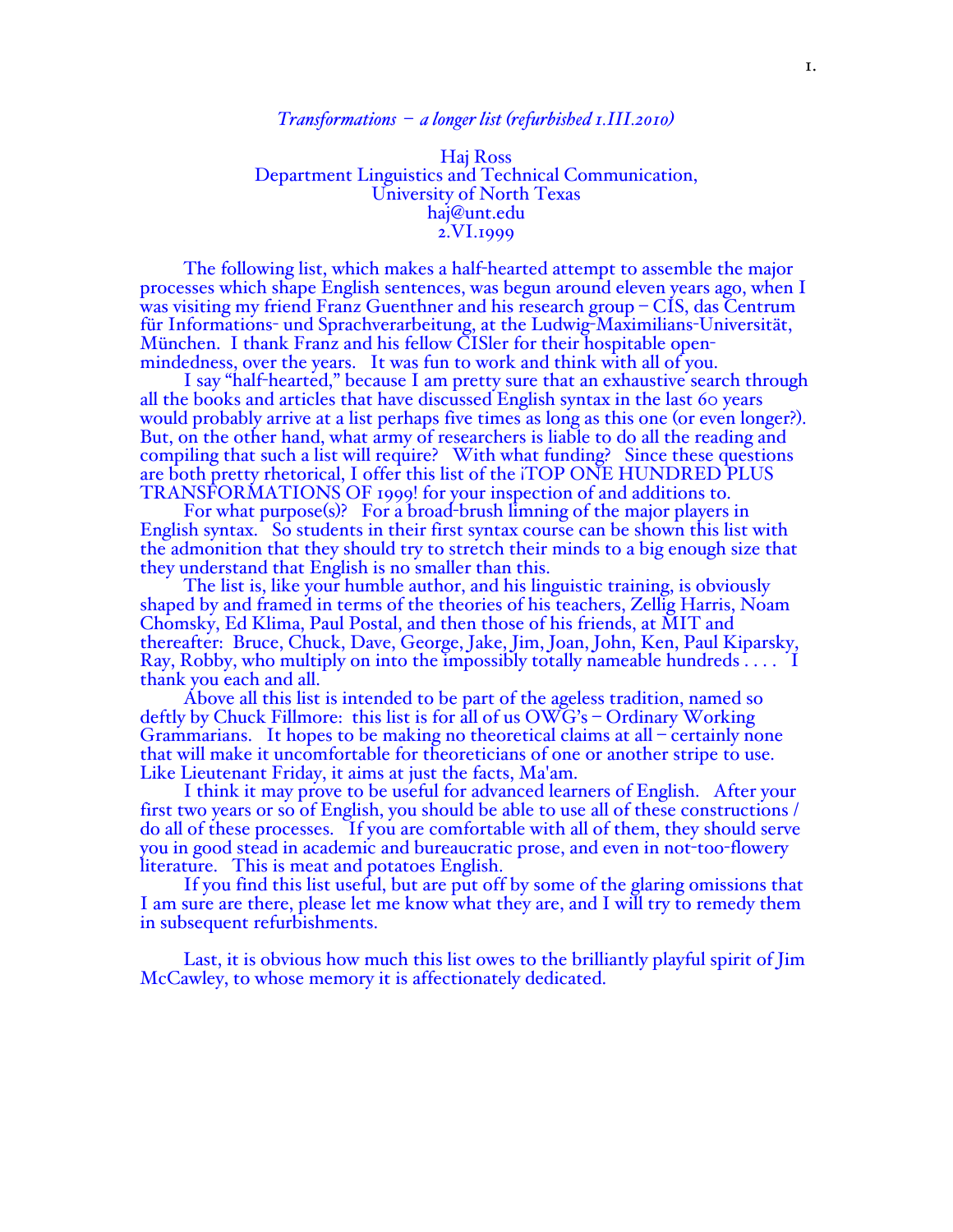# **Sections**

|       | <b>Emphasis</b>                            | p. 3ff               |
|-------|--------------------------------------------|----------------------|
|       | <b>Pseudoclefts and Dislocations</b><br>А. | pp. 3 <sup>-</sup> 4 |
|       | <b>B.</b><br>Clefts                        | р. –                 |
|       | $\mathsf{C}$ .<br>Frontings                | $pp.4-6$             |
| II.   | <b>Coordinate Structures</b>               | 6<br>p.              |
| III.  | <b>Deletions</b>                           | 6ff<br>p.            |
| IV.   | <b>Noun Modifications</b>                  | p.                   |
| V.    | <b>Insertions</b>                          | p.                   |
| VI.   | Pronominalizations                         | p.                   |
| VII.  | <b>Advancements</b>                        | p.                   |
|       | To subject<br>A.                           | p.                   |
|       | <b>B.</b><br>To object                     | p.                   |
| VIII. | <b>Ascensions</b>                          | p.                   |
|       | A.<br>To subject                           | p.                   |
|       | To object<br><b>B.</b>                     | p.                   |
| IX.   | Incorporations                             | p.                   |
| X.    | <b>Rules for Paths</b>                     | p.                   |
| XI.   | Reorderings                                | p.                   |
| XII.  | Lexically-governed Deletions               | p.                   |
| XIII. | Embeddings                                 | p.                   |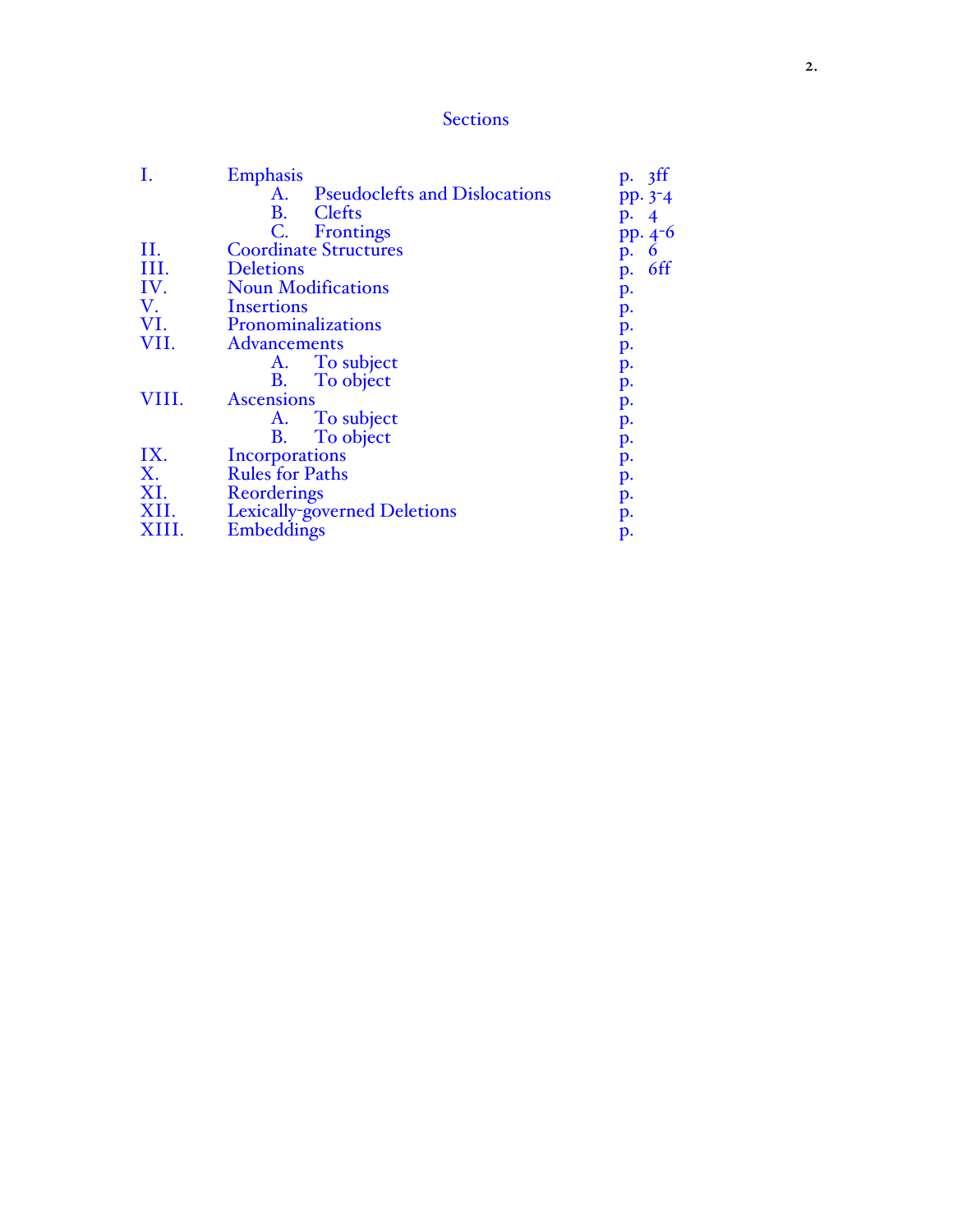# I. EMPHASIS

- A. Pseudoclefts
	- 1. PSEUDOCLEFT FORMATION: *What I ate was (I ate) an eel*. *What I ate was (%I ate) an eel.*  $\rightarrow$  *What I ate was an eel.* The centrality of this kind of sentences for all emphatic constructions has been *ein roter Faden* for me since I first started thinking about it after reading a pivotal short article on it by Bob Lees. I have gone into most detail about pseudos in two papers: Ross (2000, 2011)
	- 2. COPULA SWITCH:  $[What I ate was an eel.] \rightarrow An eel is what I ate.$
	- 3. BROGAN FAKE RELATIVIZATION: *Say the house that you saw*. [*Say which house you saw*. ➞ *Say the house that you saw*. This rule also works in pseudoclefts: *Who left was*  $Al \rightarrow$  *The one who left was Al*; *What Tina claims is that we are nuts.*  $\rightarrow$ (?)*That which Tina claims is that we are nuts*]
	- 4. CONJUNCTIVE *WH*-CLAUSE NOMINALIZATION (G): *Bill's claim is that he is an alien*. [From: *What Bill claims is that he is an alien*. Works for conjunctive *wh*-clauses in other contexts as well: *We mentioned what Bill claimed* ➞ *We mentioned Bill's claim*. NB: G = a governed rule, i. e., a rule which does not work for all predicates, and for which one must therefore indicate for each predicate or class of them whether the rule applies or not. Thus, with respect to the present rule, it is impossible to apply it to *what Ed saw was that his van was gone* – *see* will not undergo this rule (cf. \**Bill's sight was that his van was gone)*.
	- 5. LEFT AND RIGHT DEICTIC DISLOCATION:  $[It won't cost $2. \rightarrow $2, it won't cost that.]$  (via LEFT DEICTIC DISLOCATION) or:  $[It won't cost $2. \rightarrow It won't cost [this /*that] - $2.]$ (via RIGHT DEICTIC DISLOCATION)
	- 6. LEFT AND RIGHT DISLOCATION: [*My horse snores*. ➞ *My horse, he snores.*] (via LEFT DISLOCATION) or:  $[M<sub>y</sub>$  horse snores.  $\rightarrow$  *He snores, my horse*. (via RIGHT DISLOCATION) In pseudoclefts, this rule will produce related sentences like the following: *Anne's brother is the one who left*  $\rightarrow$  *Anne's brother, he is the one who left.* The rule can apply to its own output, producing sentences like *Anne's brother, HIM – HE is the one who left*.

NB: LEFT DISLOCATION may apply to the output of LEFT DEICTIC DISLOCATION, in this manner: *Anne's brother is the one who left.*  $\rightarrow$  *Anne's brother – that is the one who left.*  $\rightarrow$ *Anne's brother – HIM – THAT is the one who left*.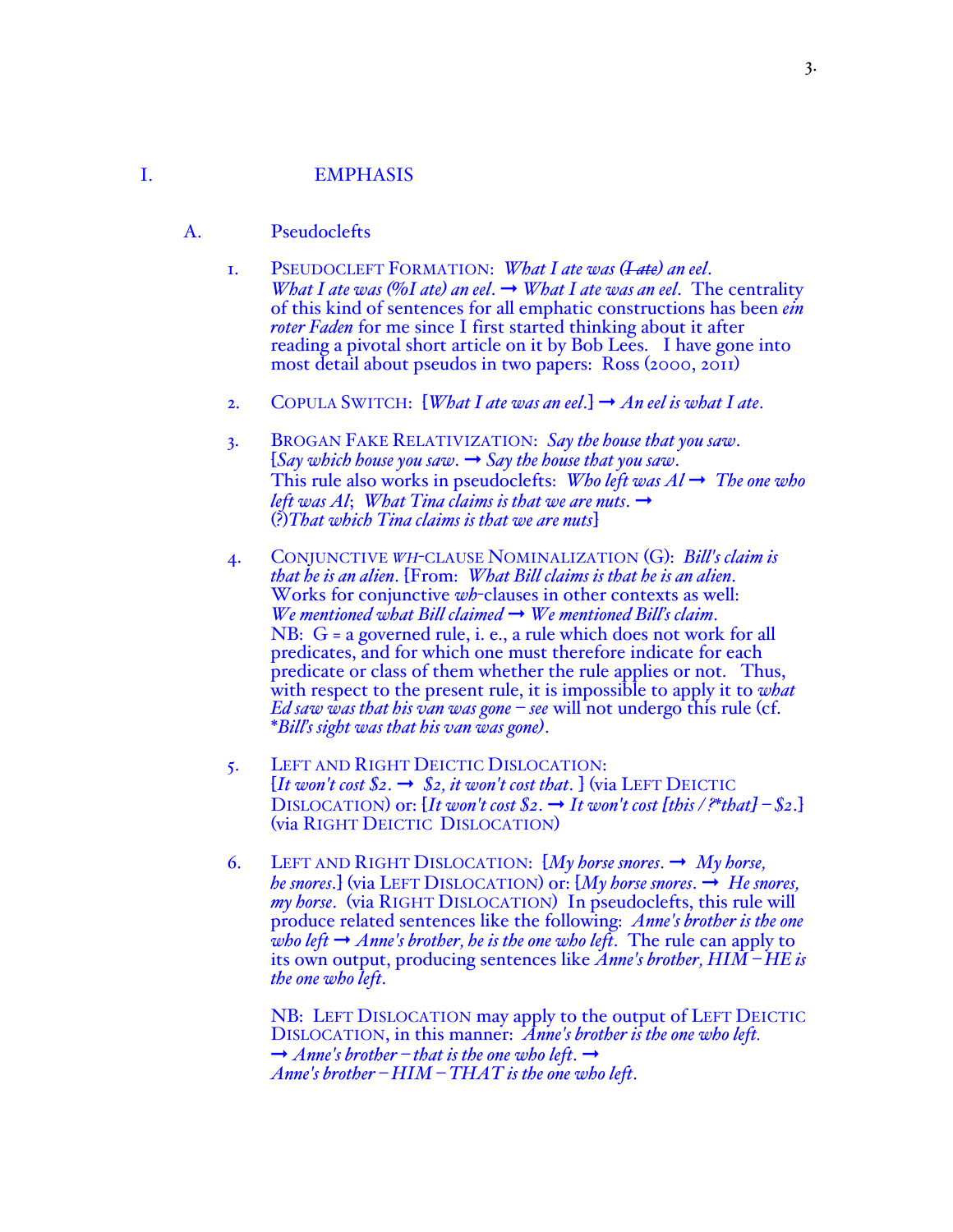- 7. SLUICING: (cf. Ross (1969)) *I know he is looking at something, but I don't know at what (he is looking)*. In pseudoclefts, this rule will convert (in some dialects) a sentence like *We need a fork is what we need*. into *We need a fork is what %(we need)*.
- B. Clefts
	- 1a. WH-CLEFT SENTENCE FORMATION: *It was an onion which I ate*.
	- 1b. *THAT*-CLEFT SENTENCE FORMATION: *It was an onion that I ate.*

There have to be two distinct rules of clefting, because while the *wh*-clefts cannot cleft sequences of constituents which are not (do not seem to be) dominated by any single node, this is sometimes possible for *that*-clefts, as we see below:

*It was Jim swimming [that / \*who] I saw*. *It was in March for six weeks [that / \*when] I worked there*.

At present, I do not know of any interesting story about where cleft sentences could derive from. On the one hand, they seem virtually indistinguishable, functionally, from pseudoclefts – both have the job of putting certain emphasized constituents in the limelight. And there are strong syntactic reasons too – like: neither likes the present perfect of the main verb *be* (?*What I eat has been beans* / *?It has been beans that I eat*.) [FN: unless the verb in the *wh-*clause is also in the present progressive, e.g., *What I have been eating has been beans.*] However, there are grave differences in behavior which (seem to?) preclude deriving both from the same source. I shall thus temporize by extracting clefts from the brow of Hera.

The clefted constituent may later be topicalized (*An onion it was that I ate*.), and, topicalized or not, it may be deictic dislocated: *An onion – it was [THAT / THIS] that I ate. An onion – [THAT / THIS] it WAS [that/ > ?which] I ate.*

- 2. PRESUPPOSITION DELETION: *They say that it was Barbara who ate all the leeks, but I know that it was Michele (who ate all the leeks*). This rule seems highly similar to SLUICING – it may eventually turn out that the two rules are to be identified.
- C. Frontings
	- 1. TOPICALIZATION:  $[I \text{ don't watch TV} \rightarrow TV I \text{ don't watch.}] [I \text{ would}$ *never send anything to Harry.*  $\rightarrow$  *To Harry I would never send anything.* [*We have been stupid only about citizenship.* ➞ *Stupid we have been only about citizenship.*] [*We should word this reply tersely.* ➞ *Tersely we should word this reply.*] NB: Many Southern speakers aver that they can't do this kind of preposing. For some reason, NP's with deictic determiners prepose easilier: [[*THAT/ THIS*] */ > ?The / ?\*A] cat I*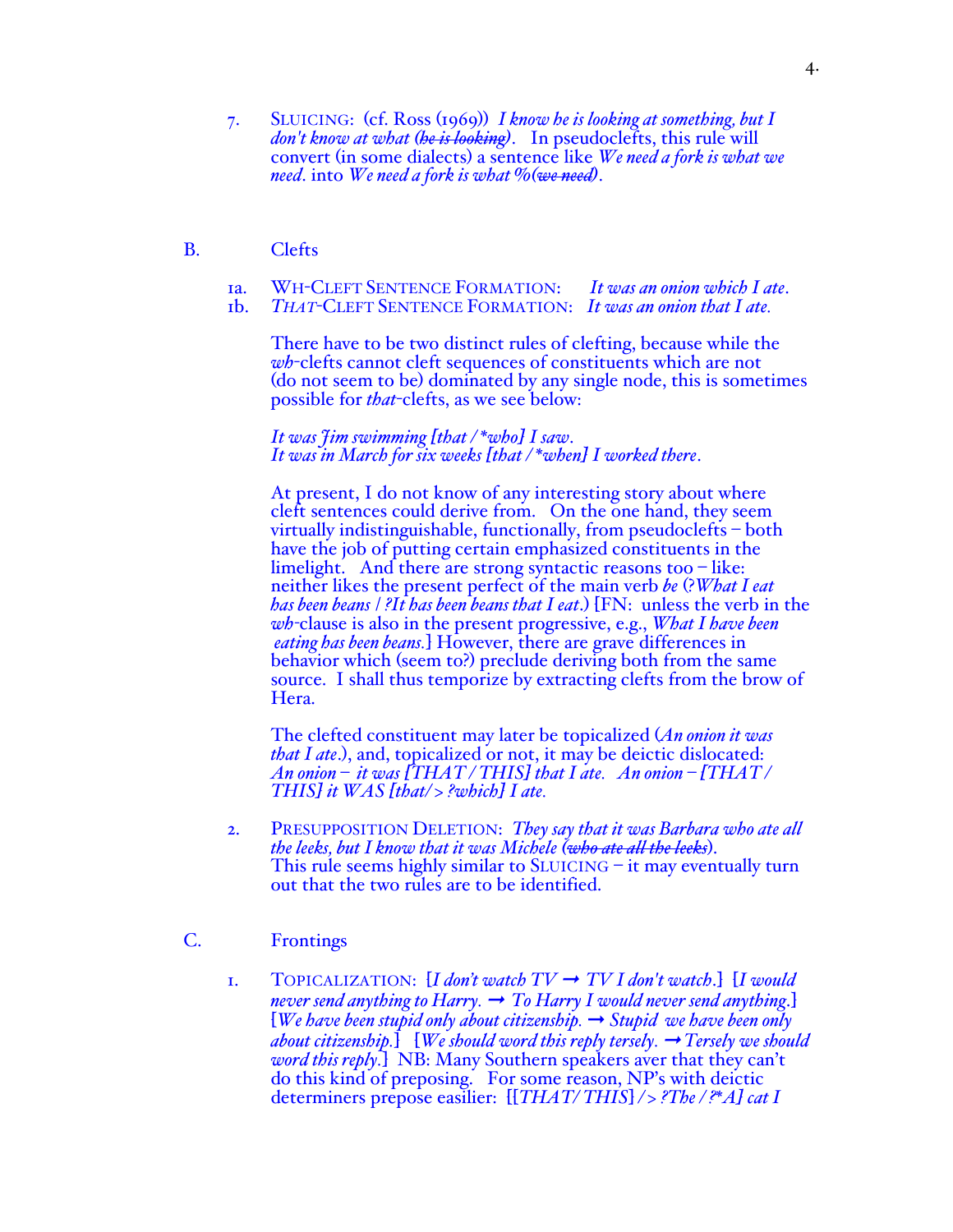*fed*.]

- 2. NEGATED CONSTITUENT TOPICALIZATION: [*She will invite no one from Montana.* ➞ *No one from Montana will she invite*.] [*You should pat my tarantula under no circumstances.* ➞ *Under no circumstances should you pat my tarantula*.]  $[I \text{ } have \text{ } never \text{ } lied \rightarrow Never \text{ } have \text{ } I \text{ } lied.]$
- 3. *THOUGH*-PREPOSING: [*Though Bill is rich, he eats a mean waffle*. ➞ *Rich though Bill is, he eats a mean waffle.*] NB: this rule must be formulated in such a way as to delete indefinite articles when a predicate nominal is preposed: *(\*A) pig though Milford is in bed, he sure can sing falsetto.*
- 4. *AS*-PREPOSING: [*As Bill is rich, he will be perfect as a dishwasher.* ➞ *Rich as Bill is, he will be perfect as a dishwasher*.]
- 5. VP PREPOSING: [*The feds fear that I will go to Lubbock, and I will go there*  $\rightarrow$  *The feds fear that I will go to Lubbock, and go there I will.*]
- 6. ADVERB PREPOSING: [*I think he'll be in Texas tomorrow.* ➞ *Tomorrow I think he'll be in Texas.*]
- 7. SLIFTING  $[=$  sentence-lifting]  $(G)$  :  $[I$  *feel that Terry is brilliant.*  $\rightarrow$  *Terry is brilliant, I feel.]* Cf. Ross (1973). NB: this rule must follow a rule of *NOT*-COPYHOPPING:  $[I \text{ think that Mel is not sober.} \rightarrow (*)I \text{ don't}$ <br>think that Mel is not sober.} Here, the doubled negative is audible *(which produces an ungrammatical string, a necessary intermediate* stage):

(\*)Mel isn't sober, I don't think.

But if the complement of *think* is not then SLIFTed, then the original (embedded) *not* must be deleted, producing *<sup>I</sup> don't think that Mel is sober*.

8. SENTENTIAL *AS*-PREPOSING (G) : *Mel is drunk, as I feared*. [From (perhaps): *I feared that Mel was drunk, and he was.*] the (superficial) main clause, the *as* can refer to the positive clause which is inside the sentential negative, as we see below:

*Mort is not, as we feared, completely besotted.*

This can mean either that we feared that he was drunk, or that we feared that he was not.

NEW 9. ADVERB OF RANGE PREPOSING: [*Tom, of all the students, has the biggest house*. ➞ *Of all the students, Tom has the biggest house*.] NB: the adverb of range (the PP starting with *of*) can be niched into all the places which other sentential adverbs can be. Cf. the discussion of NICHING in Section V below. Some examples in this sentence are: *Tom has, of all the students, the biggest house; Tom has the biggest house of all the students.*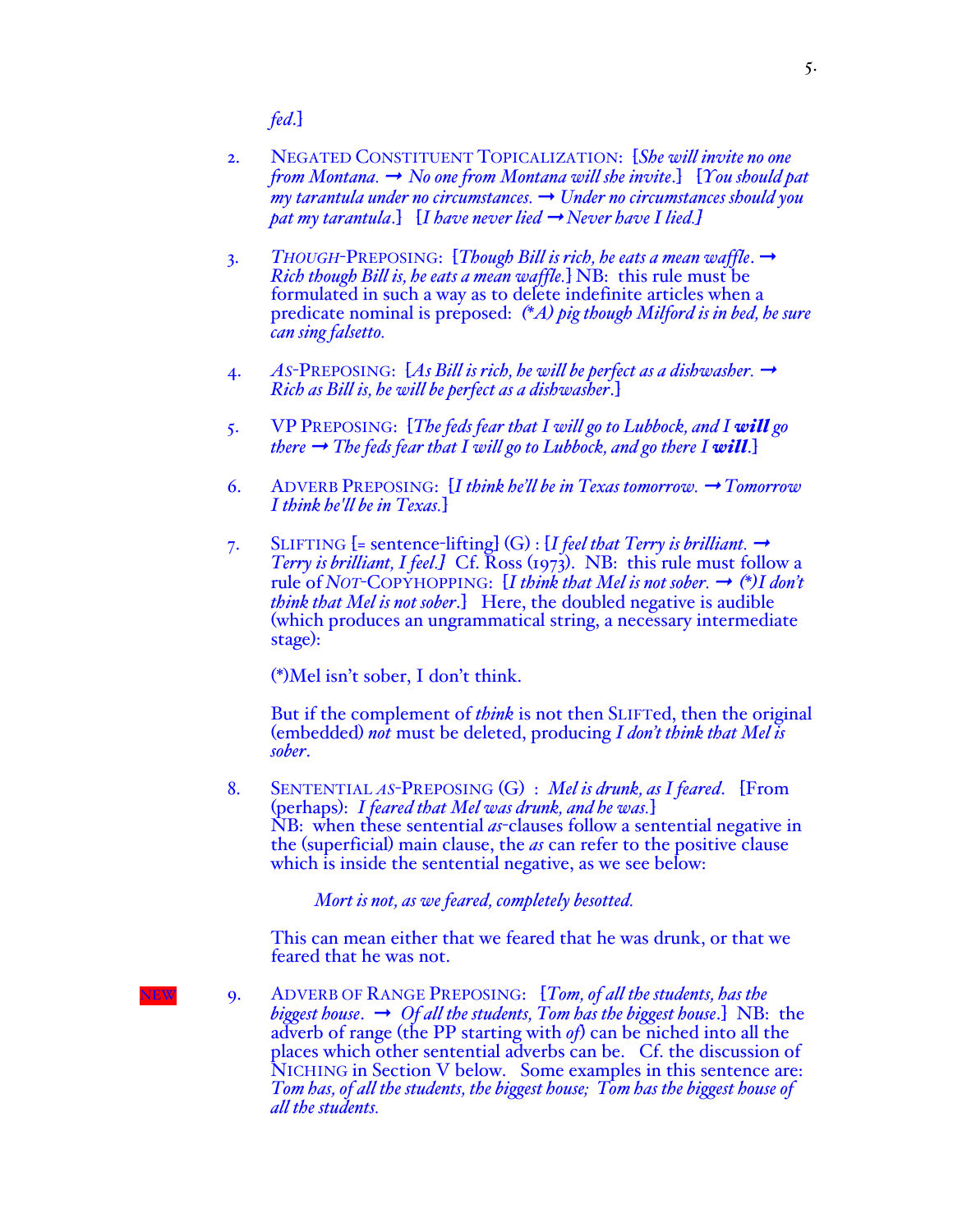10. EXCEPTIVE FRONTING: [*I bet everyone except for Claude had a blast.* ➞ *Except for Claude, I bet everyone had a blast.*] [*I bet everyone except for Claude's house was ransacked.* ➞??*Except for Claude, I bet everyone's house was ransacked*.]

AAA

# II. COORDINATE STRUCTURES

- A. CONJUNCTION REDUCTION: [*Ed sings and †ane sings.* → *Ed and †ane sing*];  $[Ed$  *eats and Ed runs.*  $\rightarrow Ed$  *eats and runs.*
- B. COORDINATE CONJUNCTION SPAWNING: copiable coordinate conjunctions (like *and*, *or*, *nor*) get Chomsky-adjoined to each conjunct.  $[[and \lor or /nor, etc.]] [C C C ... C]_{C}]_{C} \rightarrow [[and C]_{C} [and C]_{C} [and C]_{C} ... [and$  $C_{\rm lc}$
- **NEW C. WEIRD FIRST CONJUNCTION:** The first *and*  $\rightarrow$  (*both*) before anything but a S. Before S, it deletes. The first  $or \rightarrow (either)$ . The first *nor* turns to *neither*. Thus: And Ed sings *and Jane sings* ➞ *Ed sings and Jane sings; And Ed and Jane sing* ➞ *Both Ed and Jane sing; Or Ed sings or Jane sings* ➞ *(Either) Ed sings or Jane sings; Nor Ed sings nor Jane sings* ➞ *Neither Ed sings nor Jane sings*
	- D. ALL BUT LAST CONJUNCTION ZAPPING: *red and white and blue* → *red, white, and blue; either red or white or blue*  $\rightarrow$  *either red, white or blue; neither animal, nor vegetable, nor mineral* → *neither animal, vegetable, nor mineral*
- **<u>IEW E.</u>** GAPPING: *Mike ordered Cheerios and Anne ordered Wheaties.* → *Mike ordered Cheerios and Anne Wheaties.* Cf. Ross (1971). If GAPPING has deleted the highest verbs in a coordinate structure, and the next highest verbs are also identical, then these latter verbs may also be gapped. *Mike wanted to order Cheerios and Anne wanted to order Wheaties. → Mike wanted to order Cheerios and Anne Ø to order Wheaties. Mike wanted to order Cheerios and Anne Ø Ø Wheaties.*
	- F. RIGHT NODE RAISING: [*He may like poptarts, and Sheila definitely does like poptarts.*  $\rightarrow$  *He may, and Sheila definitely <i>does*, like poptarts. OR: *He may like, and Sheila definitely does like, poptarts*.

**BBB** 

# III. DELETIONS

A. EQUI (A.K.A. CONTROL) The Granddaddy of all deletions. I will call it Equi for nostalgic reasons. Basically, this rule deletes the subject of a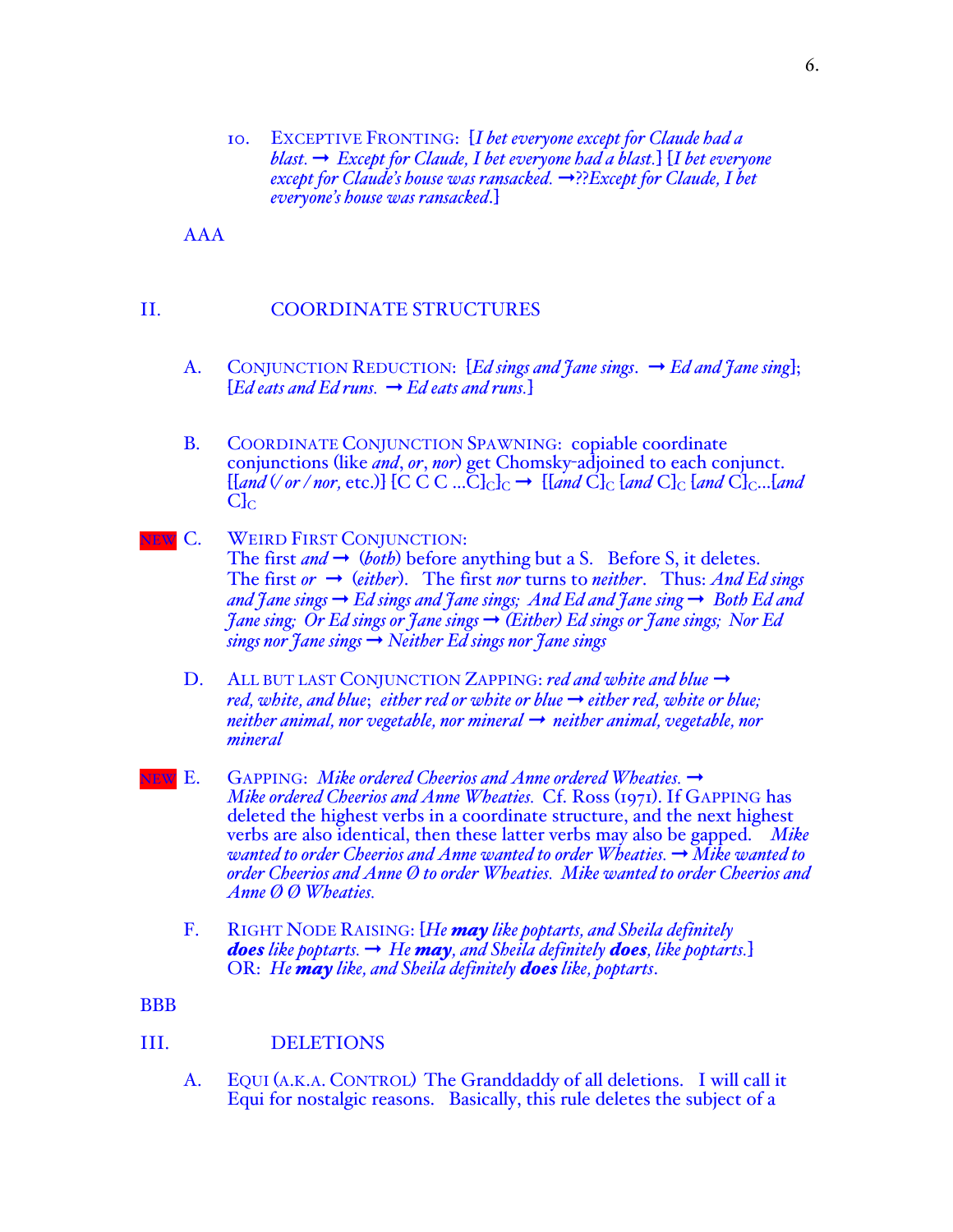non-finite subordinate clause under identity with some NP in the immediately superior clause. I want [for me to win]  $\rightarrow$  *I want* [for Ø to win]. I will not specify here the various cleanup rules that are necessary (like the rule which removes the complementizer *for* after the following subject has been zapped). This rule may be the same one which is necessary after Equi deletes the subject of subordinate clauses starting with *while*, *if*, *before, after, in: While I shaved myself, I thought of my pussycat.*  $\rightarrow$  *While*  $\emptyset$ *shaving myself, I thought of my pussycat.* In English, the default kind of non-finite clausal residue is an -*ing*-phrase; I currently know of no subordinate clauses which allow an infinitive to follow a subordinate conjunction: \**I will call you after Ø to shave myself.* In other languages, which, unlike English, have only one morphological choice for non-finite clauses, the infinitive follows this kind of post-subordinating conjunction deletion: *Je vous téléphonerai avant que je parte* ➞ *Je vous téléphonerai avant de Ø partir* (I have no idea where the *de* comes from).

We should note that it is often possible, or necessary, to delete the form *being* after Equi has removed the subordinate clause subject: *While I was happy about the rebate, I was still ticked about the delay.*  $\rightarrow$  [via Equi] *While Ø being happy about the rebate, I was still ticked about the delay.*  $\rightarrow$  [via other rules, perhaps collapsible with the rule(s) that delete the copula in certain non-finite complements, as in *I consider you to be a scoundrel, sirrah!* Cf. section D below.] *While Ø Ø happy about the rebate, I was still ticked about the delay.*

- B. COMPARATIVE AND EQUATIVE DELETION: *Sandi has [more cars/ as many cars] [than / as] Ted (does / has) yachts*; *Bill wanted to try to build as big houses as Toni (wanted (to try (to build))) igloos.*
- C. COLON ZAPPING: *Terry said something dumb to them: he said a swear to them.* ➞ *Terry said something dumb to them: he said a swear to them*
- D. *BE*-DELETIONS
	- 1. In adverbial clauses: *Though (being) polite, Ted was angry*; [*If / When / Though / While] (being) [in London / drunk / a patient], I always rely on Schweppes*. Cf. also: *[When(ever) / If / Where(ver)/ As [soon/long] as / Insofar as] (\*being) [possible/ expected], I keep my cool*. NB: in these latter sentences, the subject of the deleted copula was the expletive pronoun *it*, instead of a pronominal copy of the subject of the matrix sentence.
	- 2. After RAISING (G) : M*ax seems (to be) happy*. *I found Max (to be) odd*.
	- 3. Absolutives: *(Bob) (being) scared of the ice, Jill drove slowly*.
- E. Adverbial Preposition Deletion(s):

(\*in) [last / this / next] week; (for) three weeks; (on) (last/next) Friday; (in) [this \*last /\*next] month, (in) [that/ the same] way

F. Deletion after *too* and *enough*: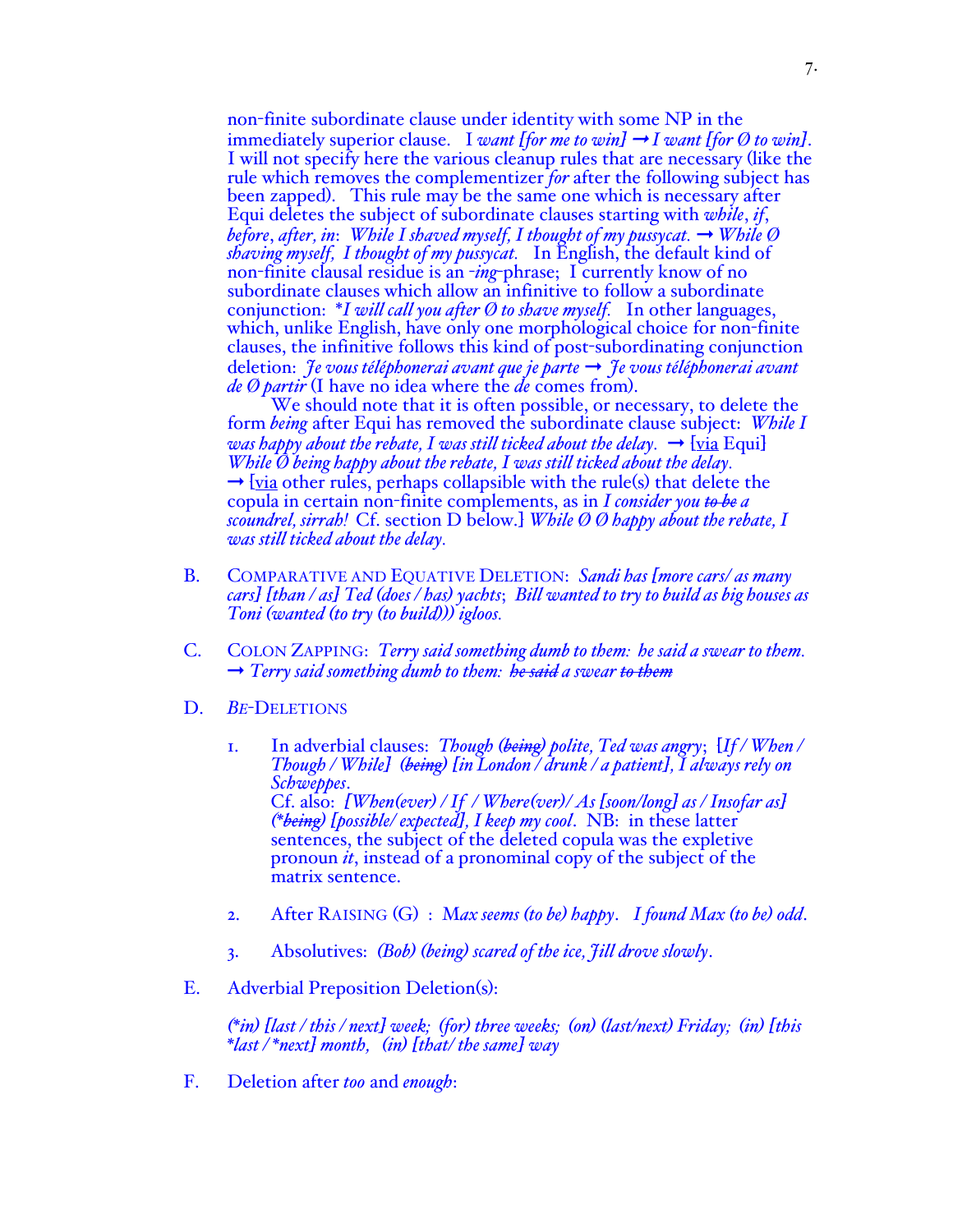*He sent me something [too slimy / slimy enough] to eat (?\*it).*

G. PRE-(SENTENCY) COMPLEMENT PREPOSITION ZAP:

*I'm ashamed (\*of) [that I have / to have] two Porsches*.

Compare: *I'm ashamed \*(of) having two Porsches*.

H. QUANTIFIER *OF*-ZAP:

*[All / Both] (of) the owls were asleep.*

NB: if this deletion happens after *all* + Number, the head NP must undergo ascension, or the definite article must also be deleted:

\**All three the owls were asleep.* ➞ *The owls all three were asleep. OR:* ➞ *All three owls were asleep.*

I. INFINITIVE DELETION: This rule is OPTIONAL after only one verb that I know of *help*: *I helped him (to) bathe his cheetah*. A few verbs delete the infinitival *to* when the verb is active (*I [made / saw / heard] him (\*to) leave*.) but must keep it when the verb has been passivized (*He was [made / seen / heard] \*(to) leave*.) And *let* has to delete its *to* when active, and refuses to passivize, except if the embedded verb is *go* (*We let him (\*to) [go / play chess] vs. He was let [go /\*play chess*].)

It may be that the rule which gets rid of the *to* after *need* in affective environments can be collapsed with the transitive cases above – this remains an open issue, as far as I know.

*We need [\*(to) change this tire / not (to) change this tire.*] *Need we (\*to) watch this bilge?*

- **EW** J. *IT*-DELETION (G): Some verbs can manifest an expletive *it* immediately before a sentential complement (only in object position). In general, these *it*'s are obligatorily deleted, but for some verbs, this deleti made optional or blocked. *I saw %(to it) that we had a good seat. I hate %(it) that it rains here so much.*
- CCC

# IV. NOUN MODIFICATIONS

- A. APPOSITIVE CLAUSE SWOOPING: *Ev has two fruit bats, and I really trust her*  $\rightarrow$  *Ev, and I really trust her, has two fruit bats.* NB: we note that the shared NP (to use Harris's term) in the clause to be appositivized, need not have been topicalized, though it can be: *Ev has two fruit bats, and her I really trust*  $\rightarrow$  *Ev, and her I really trust, has two fruit bats.*
- B. RELATIVE PRONOUN FORMATION: *Ev, and her I really trust, has two fruit bats.*  $\rightarrow$  *Ev, who I really trust, has two fruit bats.* NB: special provisions must be made for parasitic gaps (Cf. Culicover and Postal (2001)): in the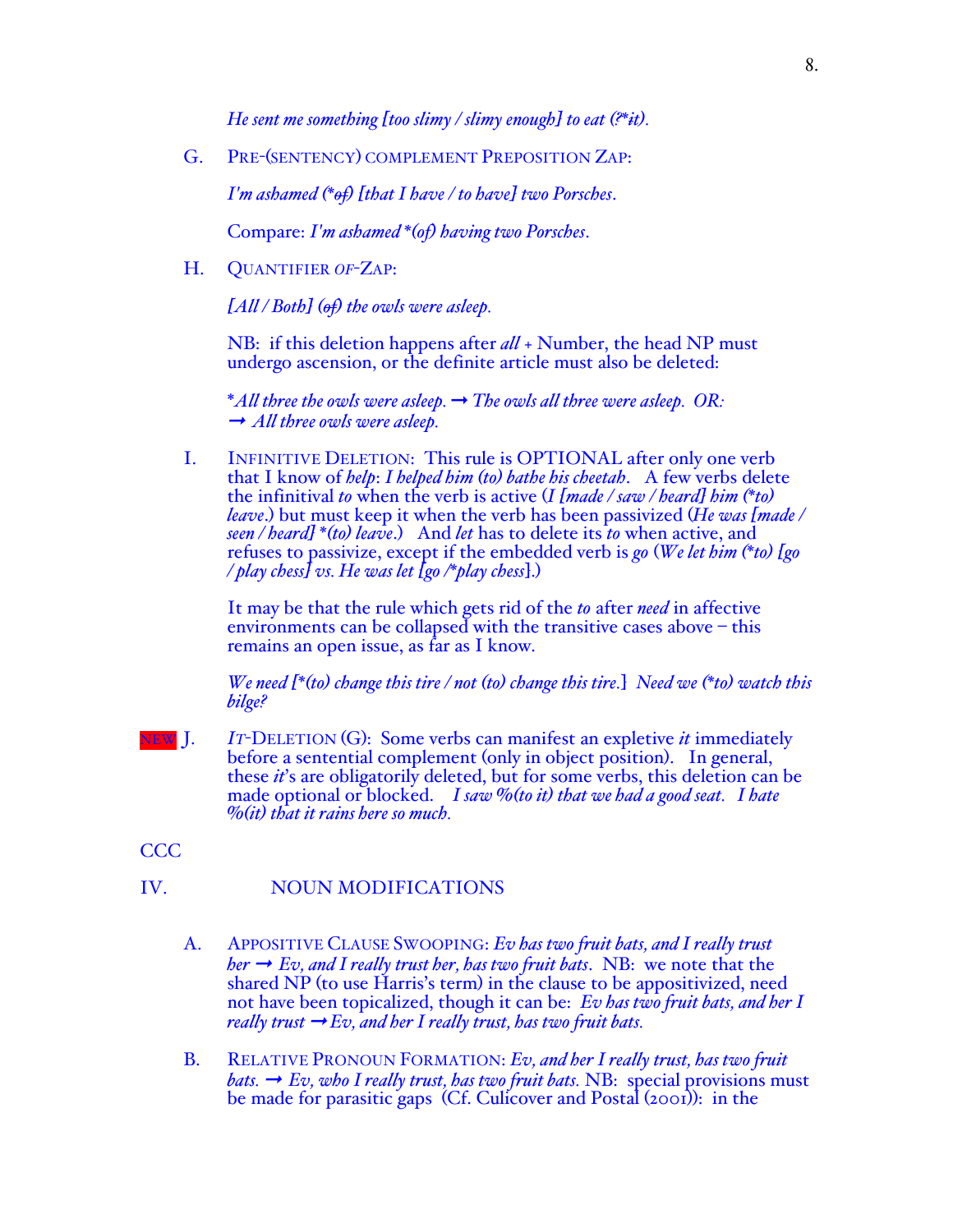following sentence, there is one gap after *threw away*, and another, the "parasitic" one, after *reading*: *The booki which I threw away Øi before reading (iti) was extremely interesting.*]

- C. WHIZ DELETION: *Somebody (who is) tall slept here*; *Mort, (who is) (a) consummate chess player, has warthogs in the basement*. [NB: there are interesting dependencies between WHIZ DELETION, the properness or commonality of the modified noun, and the possibility of various deletions *Sally, (who is) (the one) who called you last night, has moved* vs. *The painter (who is (\*the one)) who called you last night, has moved / The painter (who is)) who called you last night, has moved.*
- D. MODIFIER SHIFT  $(G)$ : *the children sleeping quietly*  $\rightarrow$  *the children quietly*  $s$ *leeping*  $\rightarrow$  *the quietly sleeping children.* Modifiers can shift to prenominal position only if their head is phrase-final: \**the sleeping quietly children*.
- E. INCORPORATION  $(G)$ : *the detective smoking a pipe*  $\rightarrow$  (\*)*the detective pipe* $smoking \rightarrow$  *the pipe-smoking detective*; *the detective traveling to London*  $\rightarrow$  ??*the to London traveling detective; the detective having a big heart*  $\rightarrow$  (\*)*the big-hearthaving detective*, whence, obligatorily: *the big-hearted detective*.
- F. PRENOMINAL ADVERB PREPOSING *CUM* PREPOSITION OBLITERATING: *the temperature in the city in Dallas on Thursday*  $\rightarrow$  *the (\*on)* Thursday (\*in) *Dallas in-city temperature*
- $N_{\text{C}}$  *G. THAT*-DELETION AFTER A HEAD NOUN: *The house [that*  $\rightarrow$  *Ø ] I looked at was costly*; *We mentioned the fact [that*  $\rightarrow$  *Ø] it had rained too much.* 
	- H. *ATTITUDE-PREPOSING* (G): *his attitude of "No, you can leave it right there*  $\rightarrow$ *his no-you-can-leave-it-right-there attitude*
	- I. POSSESSIVE FORMATION  $(G)$ : *a book which Mel has*  $\rightarrow$  *a book of Mel's.* NB: for some nouns there is a pluralization of the head noun, sometimes optional, sometimes obligatory, as a kind of agreement with the number of the possessivizing NP, and I don't know which when: *the height(\*s) of Mel ~ the height\*(s) of Mel and Al*
	- J. OWNING: *himself's* ➞ *his own*
	- K. POSSESSIVE FRONTING:  $[A \text{ picture } / \text{ the height}]$  of  $Mel('s) \rightarrow Mel's \text{ [picture } / \text{]}$ *height]*. This rule probably has to be split into two; for the case of plain possessives (the ones meaning *have*), the article which conditions the fronting is *the*, which doesn't seem to have to be the case for at least some abstract nouns with which the function of the possessive is to express a subject relation (as with *height*, *arrival*, etc.) or an object relation (as with *Mel's picture, the city's destruction*, etc.)

# DDD

# V. INSERTIONS

A. NICHING: "*Ed • might • not • have • been • talking • to Pete • about this*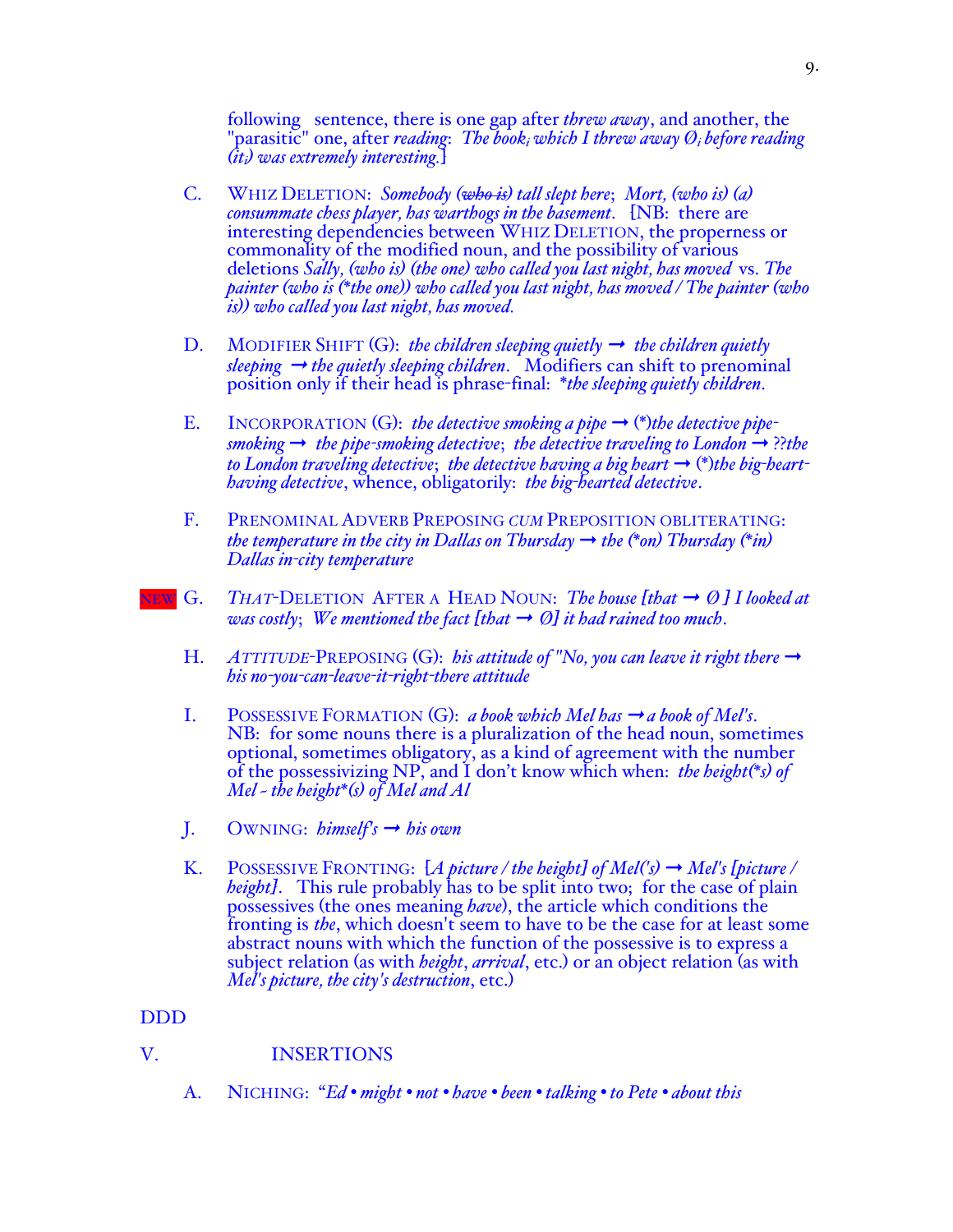*• yesterday*," *said Tex.* [The parenthetical "*said Tex*" can be inserted anywhere where there is a black dot. The same applies to such sentence adverbs as *perhaps*, *reportedly*, *why am I telling you all this?; could you reach over and pass me the flyswatter?*, etc. - all can be inserted in (VERY) roughly the same niches.]

- B. *THERE*-INSERTION  $(G)$ : *A commotion arose*  $\rightarrow$  *There arose a commotion; A giraffe is standing in the shower.* ➞ *There is a giraffe standing in the shower*. (Cf. Levin p. 88)
- NEW C. PREDICATE LOWERING: *The reasons [that /??for which] we should not go are three/numerous/several, etc.]*  $\rightarrow$  *We should not go for [three/numerous/several] reasons.*
- NEW D. *PLEASE*-INSERTION: The word *please* may be inserted to the left of any verb whose illocutionary force is that of a request. (Cf. Ross (1975))

**EEE** 

# VI. PRONOMINALIZATIONS

- A. EQUI(-NP DELETION) (a.k.a. "control") (G): Into complements : *I claim that I am able to eat olives.*  $\rightarrow$  *I claim*(\**for me) to be able to eat olives.* Into infinitival relative clauses : *We took Betty a novel (for her) to read on the train*. Into adverbial clauses: *Before I got up, I shaved*. ➞ *Before getting up, I shaved*.
- B. REFLEXIVIZATION:  $(*)$ *I want to talk to me about you*  $\rightarrow$  *I want to talk to myself about you*; (??)*I* want to talk to you about you.  $\rightarrow$  *I want to talk to you about yourself*.
- C. *THAT2THERE*-ING: *He moved to Illinois, and after moving to Illinois, he became a narc.*  $\rightarrow$  *He moved to Illinois, and after that, he became a narc.*  $\rightarrow$  *He moved to Illinois, and thereafter he became a narc.*  $\rightarrow$  *He moved to Illinois, thereafter becoming a narc.* Other *there*-able prepositions: *there* <sup>+</sup>[*upon / by / in / from / with* / etc.]
- D. ANAPHORIC COMPLEMENT DELETION (G): *He left, but they don't know (that he left).*
- E. VP-DELETION: *If you will order a bagel, I will also (order a bagel).*
- NEW F. S DELETION (G): *Greg always had fleas, but he never knew [that he had fleas]i.*  ➞ *Greg always had fleas, but he never knew iti.*

NB: under an abstract analysis of actions, where, for instance, *Max is walking* comes from *Max is doing [walk]*, S DELETION can be used to derive the sentential object of *do, producing* so-called "pro-VP's," like *do it*.

NEW G. *SO*-PRONOMINALIZATION (G*): Jeff used to yoyo secretly, but his mom never thought [that he used to yoyo secretly]*<sup>*i.*  $\rightarrow$  *feff used to yoyo secretly, but his mom*</sup> *never thought so*i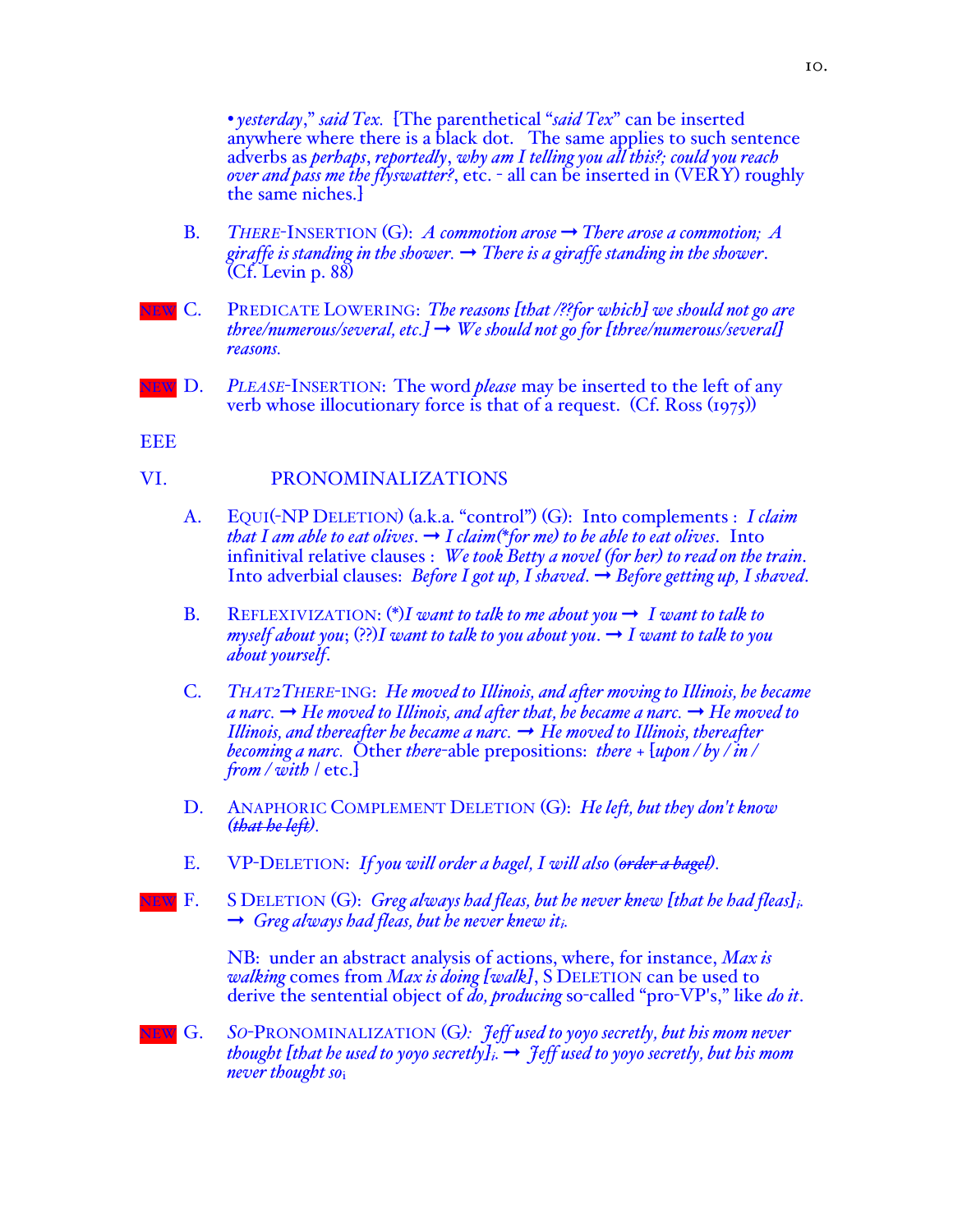NB: under an abstract analysis of actions, where, for instance, *Max is walking* comes from *Max is doing [walk], SO*-PRONOMINALIZATION can be used to derive so-called "pro-VP's," like *do so*.

FFF

### VII. ADVANCEMENTS

To subject position:

- NEW A. PASSIVE (G): *Terence was stalked by the paparazzi*. For certain idioms, there are two possible passives: *Advantage was taken of the favorable climactic conditions*; *The favorable climactic conditions were taken advantage of*. (Cf. Levin p. 85) NB: the set of types of post-verbal constituents that can be advanced by this rule supersets that set s that can be advanced by the next two rules. Two brief examples: \**Advantage was untaken of my absence. \*These students are adequately talked to about this by the time they graduate.*
	- B. UNPASSIVE  $(G)$ : *No one has painted the car.*  $\rightarrow$  *The car is unpainted.*; *Nobody is caring for my sheep.*  $\rightarrow$  *My sheep are uncared for. I was uninformed (\*that there was going to be a party).*
	- C. STATIVE PASSIVE  $(G)$ : *Someone has paid for the shoes*.  $\rightarrow$  *The shoes are paid for*. (Cf. Levin p. 86-87 - "adjective" passive) \**These principles are too rarely spoken up for.*
	- D. SOURCE  $\rightarrow$  1 (G): *Beer is oozing from the vat.*  $\rightarrow$  *The vat is oozing beer. Heat radiates from the sun*  $\rightarrow$  *The sun radiates heat* (Cf. Levin p. 32) [Cf. Blanco 1.1.3 Substance/Source Alternation]. Cf also Blanco 2.3.5 [Cf. Blanco 2.3.5 *Clear* Alternation (intransitive)] *Clouds cleared from the sky*  $\rightarrow$  *The sky cleared of clouds.*
	- E. LOCATIVE  $\rightarrow$  1 (G): *Bees are swarming in the garden*.  $\rightarrow$  *The garden is swarming with bees*. (Cf. Levin p. 53) [Cf. Blanco 1.1.3 Substance/Source Alternation and 2.3.4 *Swarm* Alternation]
	- F. HIDDEN (?) LOCATIVE  $\rightarrow$  1 (G) : (Perhaps from (\*) *water filled into the pail*) *Water filled the pail.*  $\rightarrow$  *The pail filled with water.* (Cf. Levin, p.81)
	- G. CRYPTOLOCATIVE NATURAL FORCE SUBJECT DISPLACEMENT BY PATIENT (??) (G): *The sun dried the clothes.*  $\rightarrow$  *The clothes dried in the sun.* (Cf. Levin, p.79)
	- H. TEMPORAL  $\rightarrow$  1 (G: (*Columbus was in Sorrento in 1491*)  $\rightarrow$ *1491 [saw / found] Columbus in Sorrento*. (Cf. Levin pp. 79-80)
	- I. SOURCE ➞ 1 (*OUT OF* ➞ *INTO)* (G):*. An oak tree grew [out of/from] the acorn*. ➞ *The acorn grew into an oak tree* (Cf. Levin, p. 57) [Cf. Blanco 2.4.2 MATERIAL PRODUCT ALTERNATION (intransitive)] NB: the assumed direction of the transformation is that the *out of/from*-phrase is deep, which means that the *into*–phrase should be a chômeur. One piece of evidence for this hypothesis is the weakness of the *into*-phrase if the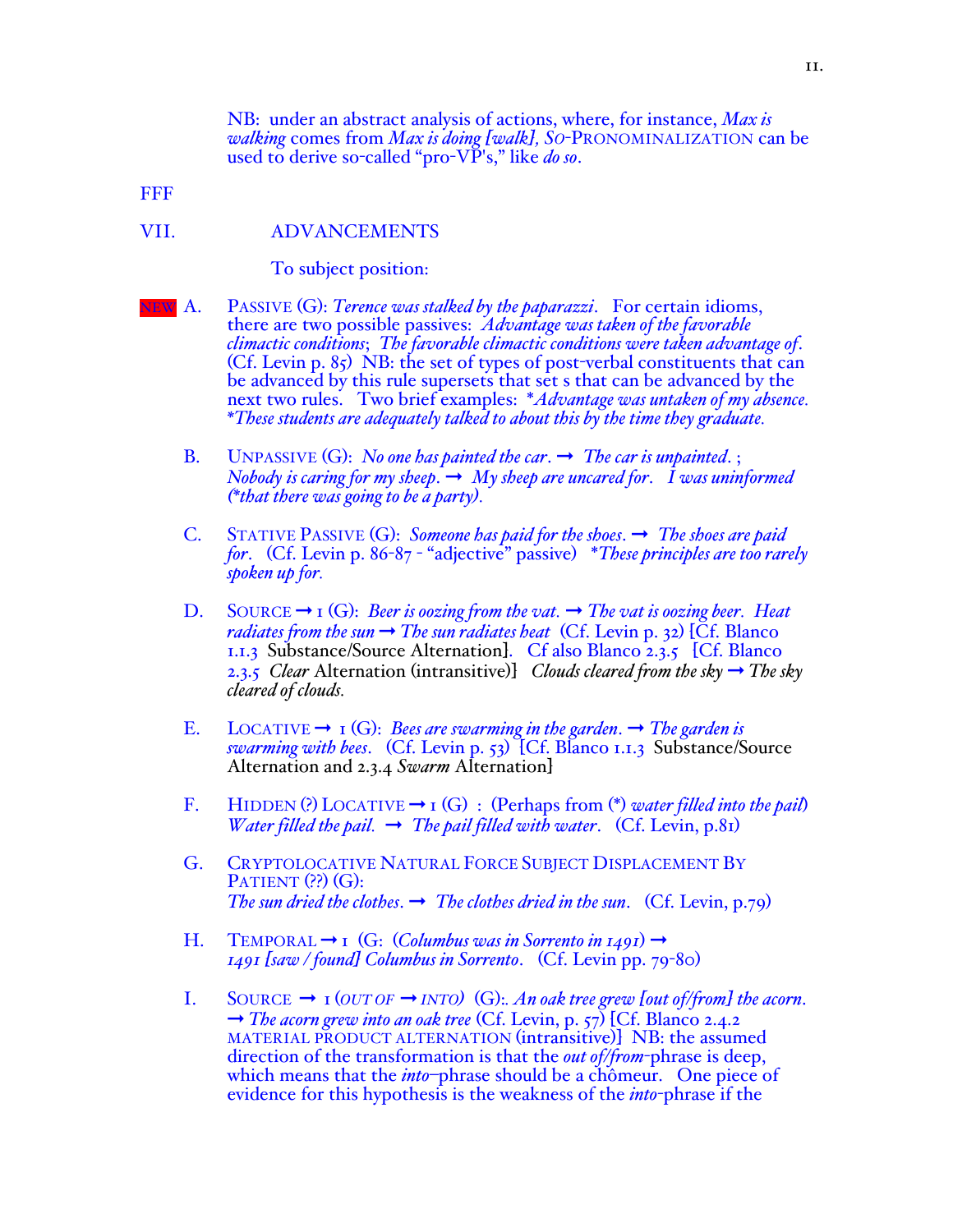object NP is definite. *The acorn grew into [an/??the] oak tree.* Cf. Ross (1995b) for a discussion of chômage and defective NP's.

- NEW J. MIDDLE (a.k.a. PATIENT SUBJECT)) (G): *Students can easily translate this book into Gothic* ➞*This book translates ??(easily) into Gothic (?for students); Authors can write well with this pen*  $\rightarrow$  *This pen writes*  $*($ *well* $)$  for authors; *Journalists can take pictures of Einstein well (with this camera)* ➞ *Einstein takes a \*(good) picture (with this camera) (?for journalists).* Note the variable necessity of adverbs like *easily, readily, well* (which Harris called "catalysts") [Blanco 1.1.3]
- W K. INSTRUMENTALS TO SUBJECT POSITION  $[CF$ . BLANCO 1.2.6.2] {INSTRUMENTAL  $\rightarrow$  1} *Somebody cut* \**(the bread)* with the knife  $\rightarrow$  *This knife cut (the bread) (This knife doesn't cut*  $-\text{NB}$ : after the formation of an instrumental-subject sentence, the rule of UNSPECIFIED (PREPOSITIONAL) OBJECT DELETION is enabled (Cf. §XII.F))

#### To object position:

- A. DATIVE  $(G)$ : *I sent a jararaca to Mitchell*.  $\rightarrow$  *I sent Mitchell a jararaca*. (Cf. Levin p. 45) [Blanco 2.1]
- B. BENEFACTIVE (G): *We baked a cake for Al*. ➞ *We baked Al a cake*. (Cf. Levin p.  $48)$  [Blanco 2.2]
- $N_{\text{H}}$  C. GOAL  $\rightarrow$  2 (G): *We loaded hay onto the wagon*.  $\rightarrow$  *We loaded the wagon with hay*. (cf. Levin, p. 50) [Blanco 2.3.1 & 2.7 IMAGE IMPRESSION ALTERNATION] *The jeweler inscribed the name [into the ring/onto the shield] The jeweler inscribed [the ring/the shield with the name*. Also: *We fashioned the noodles into bayonets.*  $\rightarrow$  *We fashioned bayonets out of the noodles.* (Cf. Levin, p.56) NB: this transformation works in French (*Luc charge des caisses dans le camion*  $\rightarrow$  *Luc charge le camion de caisses "Luc loads the truck with boxes"*) and in German (*Lucas lädt die Kisten auf den Laster* ➞ *Lucas lädt den Laster mit Kisten*) A suggestion that the transformed version ends with a PP that is a chômeur (cf. Perlmutter) is provided by the fact that in all three languages, the object of the preposition is less happy as a definite (cf. *?with the hay, ?des caisses, ?mit dem Kisten*), a fact consistent with the general tendency of chômeurs to diminish in saliency (and thus definiteness). Cf. Ross (1995b)
	- D. LOCATIVE  $\rightarrow$  2 (G) : *Harrison searched for nuts in the forest*.  $\rightarrow$  *Harrison searched the forest for nuts*. (Cf. Levin p. 70) [Cf. Blanco 2.11 *SEARCH* ALTERNATION] Blanco mentions that for the verb *hunt*
	- E. *TO*  $\rightarrow$  *WITH* (G) : *He presented a cake to me.*  $\rightarrow$  *He presented me with a cake.* (Cf. Levin, p. 65) [Cf. Blanco 2.6 FULFILLING ALTERNATION]
	- F. *AGAINST* ➞*WITH* (G): *We hit the stick against the fence*. ➞ *We hit the fence with the stick*. (Cf. Levin, p. 67)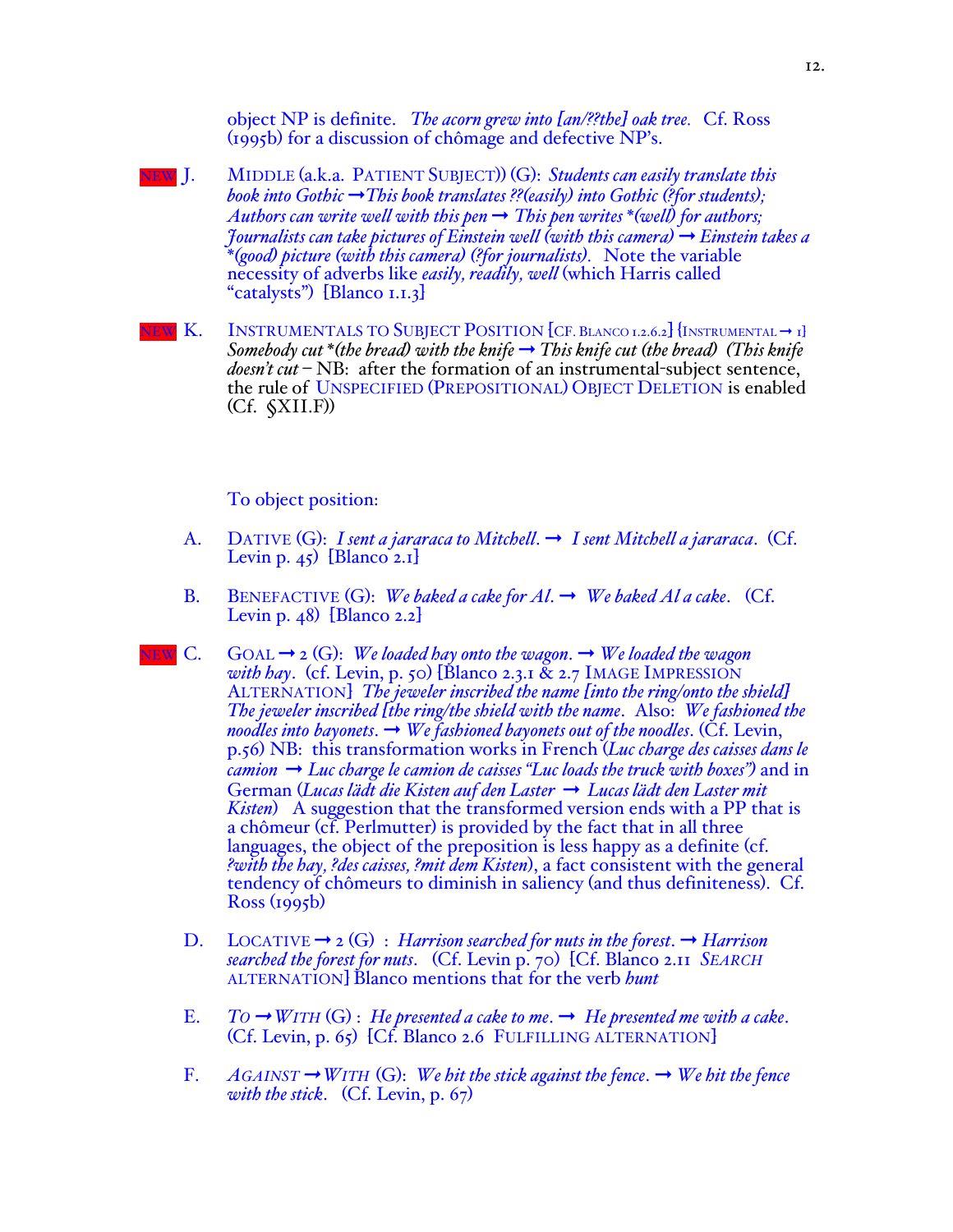- G. *BLAMING* (G): *I blamed the damage on Oz.*  $\rightarrow$  *I blamed Oz for the damage.* (Cf. Levin, p. 69) [Cf. Blanco 2.10 *BLAME* ALTERNATION]
- H. PARTICLE MOVEMENT  $(G)$ : *You have ripped off too many taxpayers*.  $\rightarrow$  *You have ripped too many taxpayers off*.
- NEW I. SOURCE  $\rightarrow$  2 (G): *Ted cleared the snow from the sidewalk*.  $\rightarrow$  *Ted cleared the sidewalk of snow*. Also: *We left from Dallas for Waco*. ➞ *We left Dallas for Waco*. [Cf. Blanco 2.3.2 *CLEAR* ALTERNATION] Note that the deep object of verbs like *clear* must be a plural or a mass noun (a multiplex noun, in Len Talmy's felicitous terminology): *I cleared the table of [the dishes / \*my cup].* Cf. Ross (1995b) for a discussion of why the *of*-phrase in the transformed version is, like many chômeurized NP's, defective – for instance, unlike decent, upstanding NP's, it is less than happy to pronominalize: *?I cleared the table of them.* Some other verbs which undergo this alternation (some better than others): *empty, clean, sweep, wipe, etc.(?).* The verb *rid* seems to be one which obligatorily must undergo the rule.
- NEW J. SOURCE  $\rightarrow$  2 (G): *We wiped the fingerprints clean off of the wall*  $\rightarrow$  *We wiped the wall clean of fingerprints* [Cf. Blanco 2.3.3 WIPE ALTERNATION] NB: this alternation is unique to English; there appear to be no other adjectives/adverbs (?) like *clean* which can appear where it does.
- NEW  $K$ . SOURCE (MATERIAL)  $\rightarrow$  2 (G): [Cf. Blanco 2.4.1 MATERIAL PRODUCT ALTERNATION (transitive)] *Martha carved a toy out of the piece of wood*  $\rightarrow$ *Martha carved the piece of wood into a toy.* NB:the *into*-phrase is uncomfortable as a definite: *Martha carved the piece of wood into [?the/?\*my] toy*, a fact which may suggest that this PP is a chômeur, despite the fact that it looks like a Goal-phrase. Cf. Ross (1995b) for discussion of chômage and defectivity.
- NEW L. AGAINST/WITH ALTERNATION (G): [Cf. Blanco 2.8] *I hit the stick against the* fence  $\rightarrow$  *I hit the fence with the stick.* I have here suggested that the underlying form has the preposition *against*, as opposed to Blanco's suggestion, which is to consider the variant with *with* to be basic. The question either of these proposals leave us with is this: could one not say that the *with-*phrase here is an instrumental phrase, and that the *against*phrase is simply a variant of the direct object – as in % *I was eating a bun ~ I was eating on a bun* [CF. BLANCO 1.3]*.* It seems to me that at the present, all analytic possibilities are open.
- EW M. THROUGH/WITH ALTERNATION (G): [Cf. Blanco 2.9, Gruber (1976)] *Alison pierced the needle through the cloth*  $\rightarrow$  *Alison pierced through the cloth with the needle*  $\rightarrow$  *Alison pierced the cloth through with the needle.* These sentences are all motional; clearly the Theme in all of them is *the needle*. The fullest path-structural version might be: *Alison pierced the needle [from the belt through the cloth to the zipper* $P_{Path}$ . In such a sentence, it is clear that the function of the *through*-phrase is that of Trajectory, in the terminology of Ross (1995a). It is not clear to me how the preposition *through,* which heads a medial leg, can come to function as a particle. It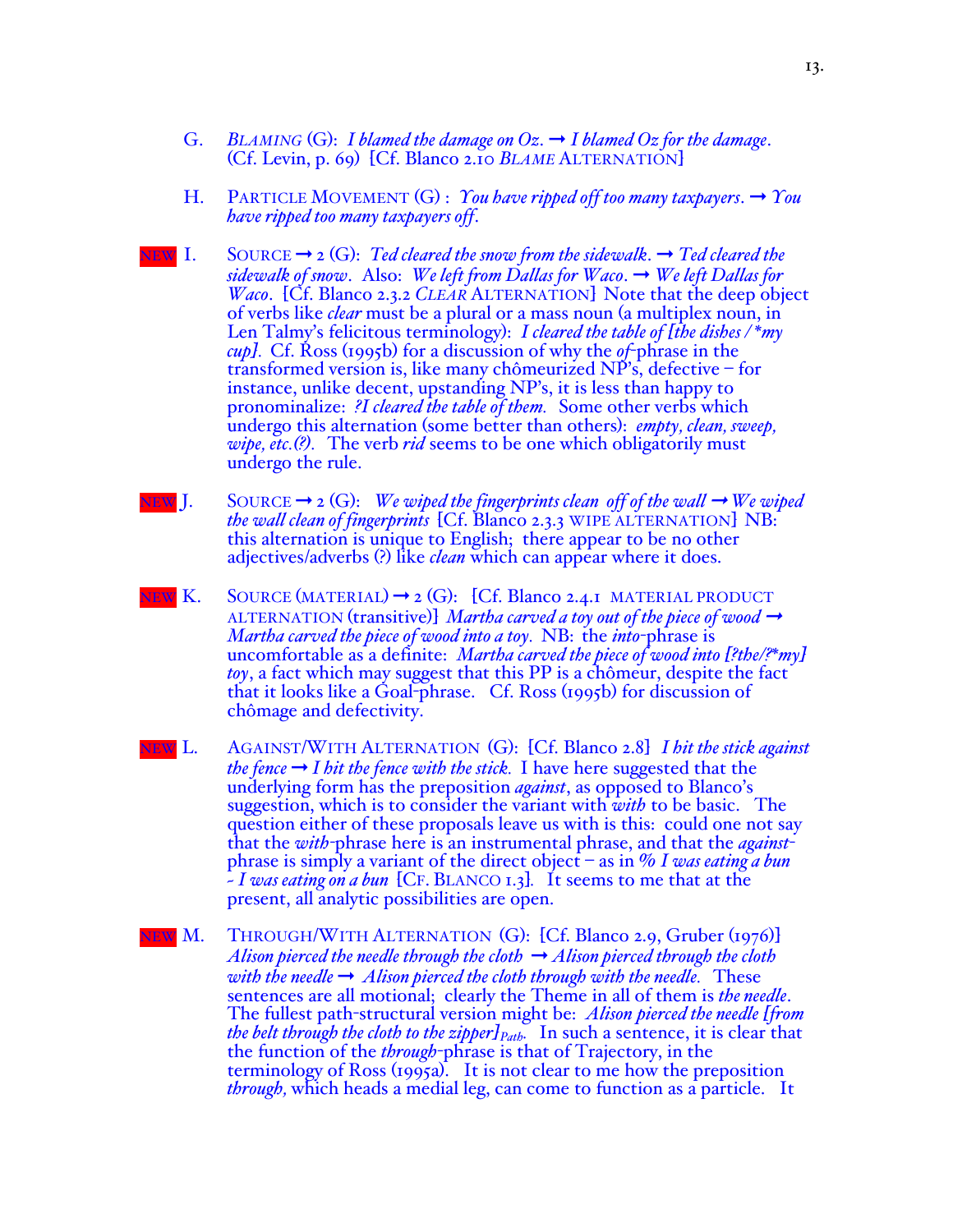reminds one of alternations like *I let the cats into the house*  $\rightarrow$  *I let the cats in*  $(to$  the house)  $\rightarrow$  *I let in the cats* which were first discussed in Fraser (1965), but the prepositions which manifest particle-like behavior in such sentences (namely, *in, out, on, off*) are those which head Goal-phrases, not Trajectories, and the arguments which they show up on either side of are Themes, not Trajectories. This alternation, then, seems, for the moment, to be a lone wolf. None of what I have here suggested it written in anything more permanent than pencil.

**GGG** 

### VIII. ASCENSIONS

To subject:

- A. A-RAISING (G): *For Mark to win is likely*. ➞ *Mark is likely to win*.  $[Cf.$  Postal  $(i974)]$
- B. *TOUGH*-MOVEMENT (G): Short  $-$  *To get Mike to bite me will be tough for me.*  $\rightarrow$  *Mike will be tough for me to get to bite me*. Long - *To imagine making Betty say that she wore this hat will be tough for me*. ➞ *This hat will be tough for me to imagine making Betty say that she wore*.
- C. POSSESSOR ASCENSION (G): *IBM's price went up.* ➞ *IBM went up in price.* (Cf. Levin, p. 77)
- D. QUANTIFIER FLOATING (chopping):  $[All/Both]$  of the eagles had a snack.  $\rightarrow$ *The eagles [all / both] had a snack.*
- E. QUANTIFIER FLOATING (copying): *[All / Both / None / Neither] of the eagles had a snack.*  $\rightarrow$  *The eagles*  $\lceil \frac{all}{\bigr/} \cdot \frac{both}{\bigr/} \cdot \frac{ne}{t} \cdot \frac{then}{the} \cdot \frac{bad}{a} \cdot \frac{anack}{b}$ *.* NB: a fuller treatment would have to specify the various nichabilities for each of the copying floated quantifiers. The problem can be seen in this first sentence: *all of them* can be inserted in all of the places marked with a '•' dot.

*The eagles • may • have • been • being • photographed by Fred, •.*

- F. PROPERTY FACTORING (chopping or copying) (G): *Bob's eyebrow texture*   $\alpha$  *and Hal's eyebrow texture are similar.*  $\rightarrow$  *Bob and Hal are similar in (their) eyebrow texture(s).*
- NEW G. *BY*-RAISING (chopping) (G): *Mel's winning the lottery surprised me.* ➞ *Mel surprised me by (??his) winning the lottery*.
	- H. *WITH*-RAISING (copying) (G): *Carol's surliness shocked us.* ➞ *Carol shocked*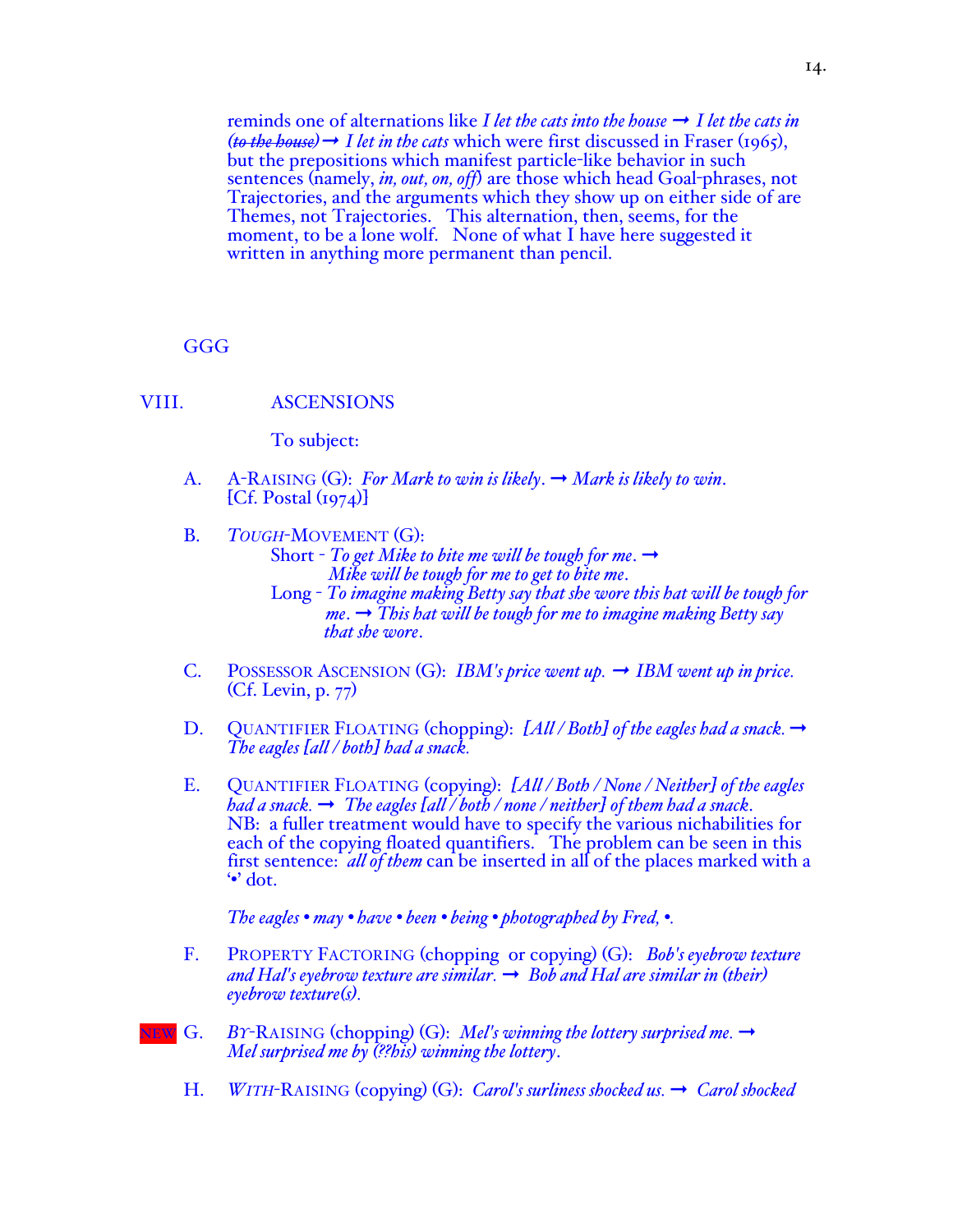*us with \*(her) surliness*. (Cf. Levin, p. 76-7)

- NEW I. CONJUNCT MOVEMENT (G): [CF. BLANCO RECIPROCAL ALTERNATIONS 2.5; CF. ESPECIALLY 2.5.4] Predicates with NP\* subjects (i.e., these subjects are deeply coordinate; they are not derived from coordinate sentences *via* CONJUNCTION REDUCTION (cf. Lakoff and Peters (1969)) can make one conjunct ascend to subject position, which thus chômeurizes the other conjunct, moving it become a sister of the main verb, marking it as a chômeur by Chomsky-adjoining a preposition to its left. *Pat and Lee danced* ➞ *Pat danced with Lee; Gallia and Britannia fought*  ➞ *Gallia fought against Britannia; Caviar and hummus differ* ➞ *Caviar differs from hummus. The oil and vinegar separated*  $\rightarrow$  *The oil separated from the vinegar.*
	- J. CONJUNCT MOVEMENT WITH *TOGETHER* (G): [CF. BLANCO TOGETHER RECIPROCAL ALTERNATION (intransitive) 2.5; CF. ESPECIALLY 2.5.5] *The eggs and the cream mixed*  $\rightarrow$  *The eggs and the cream mixed together*  $\rightarrow$  *The eggs mixed (?together) with the cream.*
	- K. CONJUNCT MOVEMENT WITH *APART* (G): [CF. BLANCO APART RECIPROCAL ALTERNATION (intransitive) 2.5; CF. ESPECIALLY 2.5.6] (\*) *The twig and the branch broke The twig and the branch broke apart The twig broke (\*apart) off of the branch.*

To object:

- A. B-RAISING (G): *I know that Solly chews gum*. ➞ *I know Solly to chew gum.*  $[Cf.$  Postal  $(i974)$
- B. POSSESSOR ASCENSION (G): *We kissed Queen Victoria's hand.* ➞ *We kissed Queen Victoria on [the/ ?≤her hand].* (Cf. Levin, p. 71)
- C. *EACH*-FLOATING: *We will give each of the finalists a piece of gum.* ➞ *We will give the finalists each a piece of gum*.
- D. *EACH*-HOPPING: *We will give the finalists each a piece of gum*.  $\rightarrow$ *We will give the finalists a piece of gum each.*
- E. POSSESSOR ASCENSION WITH [*FOR/THE*] (G): *We admire Bev's determination.*  $\rightarrow$  *We admire Bev for [her/the] determination.* (Cf. Levin, p. 73)
- EW F. CONJUNCT ASCENSION TO DIRECT OBJECT (G): *He compared the new oar* and the old oar  $\rightarrow$  He compared the new oar with the old oar; We separated the *wheat and the chaff*  $\rightarrow$  *We separated the wheat from the chaff.* [CF. BLANCO] SIMPLE RECIPROCAL ALTERNATION (transitive) 2.5.1] *I mixed the sugar and the butter*  $\rightarrow$  *I mixed the sugar into the butter.* 
	- G. CONJUNCT ASCENSION TO DIRECT OBJECT WITH *TOGETHER* (G): *I mixed the flour and sugar*  $\rightarrow$  *I mixed the flour and sugar together*  $\rightarrow$  *I mixed the flour (??together) with the sugar. .* [CF. BLANCO *TOGETHER* RECIPROCAL ALTERNATION (transitive) 2.5.2]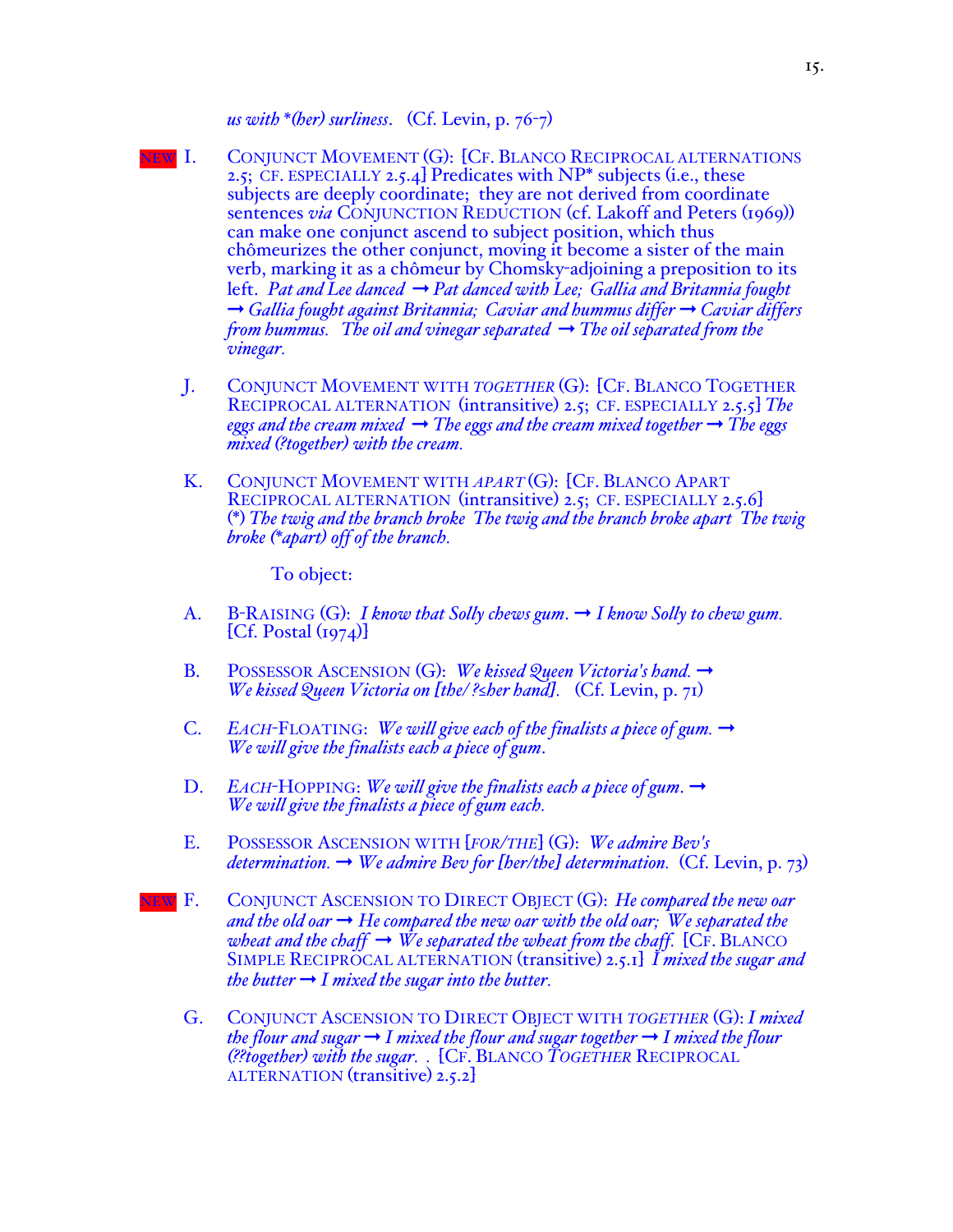- H. CONJUNCT ASCENSION TO DIRECT OBJECT WITH *APART*: (G) *I split the twig and the branch*  $\rightarrow$  *I split the twig and the branch apart*  $\rightarrow$  *I split the twig off of the branch.* [CF. BLANCO *APART* RECIPROCAL ALTERNATION (transitive) 2.5.3]
- $NEN$  I. CAUSATIVIZATION (G): *Iim caused [the cup broke]*  $\rightarrow$  *fim caused the cup to break; Jim causes [the bell ring]*  $\rightarrow$  *Jim caused the bell to ring; Jim caused [the horse jumped over the fence]*  $\rightarrow$   $\overline{f}$ *im caused the horse to jump over the fence.*

# MAYBE THIS SHOULD BE IN XIII

HHH

# IX. INCORPORATIONS

- A. SUBJECT INCORPORATION (G): *Rain [fell]*<sub>*V*</sub>.  $\rightarrow$  (\*)*It [rain-fell]*<sub>*V*</sub>.  $\rightarrow$  *It rained*. NB: the substitution of the verb *rain* for the incorporated verb compound  $\{rain\text{-}fell\}$  is obligatory if this lexeme is a surface verb.<br>However, if it surfaces as a noun, the results of the operation of SUBJECT INCORPORATION can be clearly seen, in such compound nouns as *rainfall, snowfall, birdsong*, etc.
- B. THEME INCORPORATION (G): *I removed the peel from the banana*. → (\*)*I* [peel-removed]<sub>*V*</sub> the banana.  $\rightarrow$  *I* peeled the banana. And: *Tanya spread butter on the toast.*  $\rightarrow$  *Tanya [butter-spread]V the toast.*  $\rightarrow$  *Tanya buttered the toast.* As with the previous process, while incorporated forms show up rarely as superficial verbs, this is sometimes possible in nounier environments: *The butter-spreading (?\*of the King's toast) can take hours.*
- NEW C. VERB*-*FROM-*BY-*PHRASE INCORPORATION: *Mary forced John into [John signing] by [Mary whipping John]* ➞ *Mary whip-forced* (> *whipped*) *John into signing.*
- III

# X. RULES AFFECTING PATHS (cf. Ross (1995))

- A. *TOWARDS*-INCORPORATION (G): *We swam towards the shore*. ➞ *We swam shorewards*.
- B. PREPOSITION ZAPPING IN END-LEGS: *They swam from (in) the river to (in) the lake*.
- C. PREPOSITION ZAPPING BEFORE PATH-LINKED PROFORMS (G) *We can skate (to) there in a flash*. *I don't want to stay (at) here*. *We have been skating ([\*at / ?to]) everywhere for free*. NB: in some dialects, the *at* can surface if stranded: %*where's Joe Bob at*? vs. *who's (\*at) where*?.
- D. DEPREPOSITIONALIZED GOAL-FRONTING: (??)*Felicia flies from LA (??to) everywhere.* ➞ *Felicia flies everywhere from LA*.
- E. ANAPHORIC LOCATIVE PROFORM DELETION (G): *Let the cats in (to here)*  $\rightarrow$  *Let the cats in.* Let the cats out (of there)  $\rightarrow$  Let the cats out. We had to push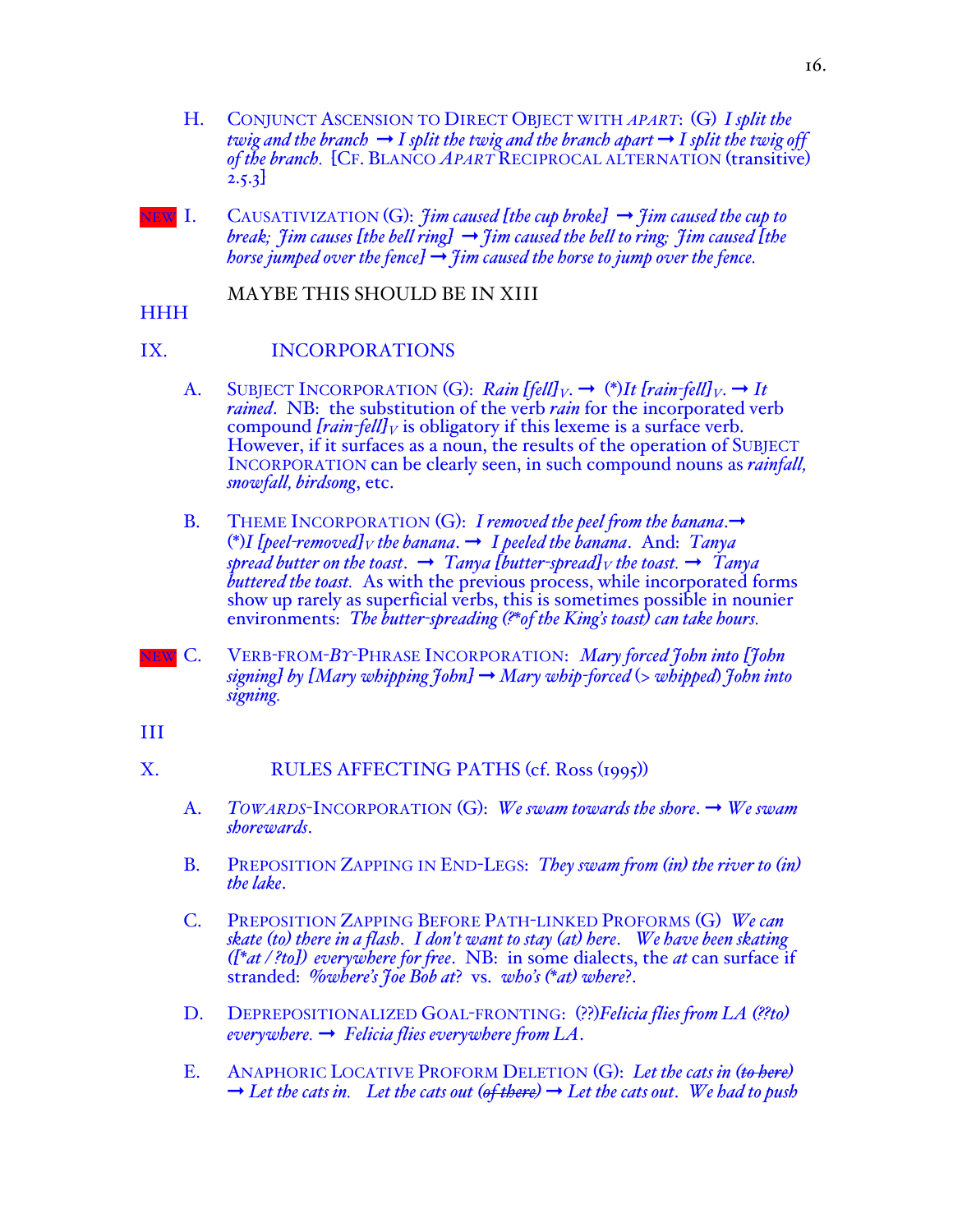*the needle through (there).*  $\rightarrow$  *We had to push the needle through.* [Cf. Fraser  $(1965/1976)$ 

JJJ

### XI. REORDERINGS

NEW! A. SUBJECT-VERB INVERSION(S?): Note that these inversions, though they overlap in many ways, often treat structures in which *have* has a nominal object differently. When *have* is a main verb, as in *They have friends*, in American, the only viable *yes-no*-question is the one involving the late great rule of *DO*-SUPPORT: *do they have friends?* Anything resembling *Have they friends?* sounds thumpingly like a British movie from the 30's. If an adverb like *often* is added to the mix, American grinds to a halt: ??*Have they friends often? >> \*\*Have they often friends?* And when causative *have (*as in *Bertie had Jeeves lay out his tails*), not even British can get away with \*\*\**Had Bertie Jeeves lay out his tails?* So with a clear spectrum of mainverbality lying at the genius of English – the variations of the order of Subject and the tense-bearing auxiliary verbs – it is of great importance to take most careful note of the ways in which the following inversion(s?) play out.

- i. After preposed *wh*-words (only in main clauses) (\*)*When you were in Moscow?* ➞ *When were you in Moscow?*
- ii. After preposed negative constituents (\*)*At no time you will be alone with King Kong.* ➞ *At no time will you be alone with King Kong*; *Never [did he have/\*had he] friends.* For all speakers this rule applies in some embedded contexts (*Michael said ?(that) under no circumstances would he participate*), and for some, the rule applies in less flexible subordinate contexts: %*That under no circumstances are rattlers suitable pets for toddlers is sometimes necessary to remind new parents.*
- iii. In *than*-clauses and *as*-clauses *Hasso is more vicious than Bodo was.*  $\rightarrow$ *. . . than was Bodo*. *Lilo is as considerate as Lucretia was*. ➞ *. . . as was Lucretia. Niccolo had as sumptuous a pad as [did/?\*had] Patrizia.*
- *iv.* After certain degree-modified preposed constituents: *Max was so big that*  $\dots \rightarrow$  *So big was Max that*  $\dots$ *Sonja was tall enough for me to . . . → Tall enough was Sonja for me to ... This is too zany a plan for me to ...*  $\rightarrow$  *Too zany a plan is this for me to ... So fast a car [does Max have/≥? has Max] that I fear for my life when I drive with him.*
- *v.* In exclamations that do not start with *wh*-words *Am I glad that it's raining! Does Pat need a new mouthwash!! ?\*Could Jason have been being followed! Does Mr. Scranigan have a long beard! \*Has Mr. Scranigan a long beard!*
- *vi.* In counterfactual *if*-clauses whose *if* has been zapped: *Jack knows that [if I were/ were I] an alien I would take him off this backward planet.*  Note that this rule will not function to invert forms of *do* (no matter what the following main verb is [\*\**Did I fear for my life I would flee*]), though unlike many of these inversion rules, it will invert the main verb *bave: Had I world enough and time*, ...; ?*Had he family here, they* verb *have: Had I world enough and time, . . .; ?Had he family here, they would help him out. ?Could I be a fullback, . . . ; \*Did I need money, I would rob a bank.*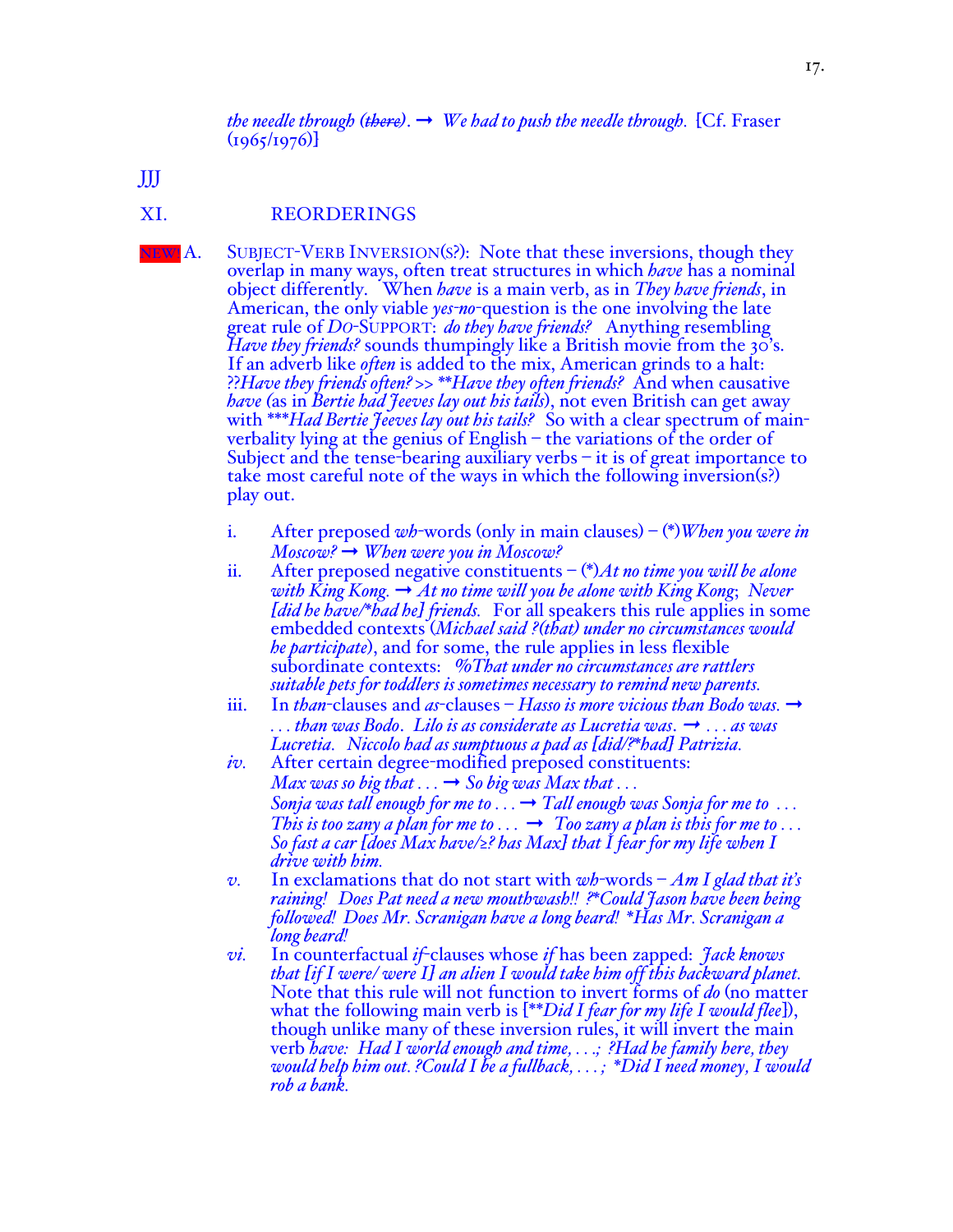B. PP-SCRAMBLING: Post-verbal PP's are in general pretty freely ordered. *Talk to Homer about this for a few days*. ~ *Talk for a few days to Homer about this*. ~ *Talk about this for a few days to Homer*. ~ etc.

NB: This rule is also applicable in sentence-initial position, if more than one PP has been preposed. In general, it is only possible to prepose more than one PP if the PP's are loosely attached ("adjuncts," in GB terms); preposing two PP-objects is (always(?)) prohibited: cf. *(To Ed) (\*about deforestation) I will be talking tomorrow*. vs. */For this reason / on the fourteenth of July / in front of the old oak tree, we drank seven sixpacks.* In this sentence, the preposed PP's between '/' marks can be scrambled in any order.

- C. HEAVY NP SHIFT: *I painted the little birdhouse sky blue*. ➞ *I painted sky blue the little birdhouse*.
- D. RIGHT NODE RAISING: *I may have psoriasis, and Ray definitely does have psoriasis*. ➞ *I may have, and Ray definitely does have, psoriasis.* THIS ONE IS IN COORDINATE STRUCTURES TOO
- NEW! **E.** EXTRAPOSITION (G): *That you like ouzo is pretty obvious.*  $\rightarrow$  *It is pretty obvious that you like ouzo.* And, in object position*: (??) We took that you would be back for granted.*  $\rightarrow$  *We took it for granted that you would be back.* This rule can only be governed when the complement is in the object. Problem: why is this rule OBL with *seem* and *appear*, but OPT with the *surprise*-class? Both of these have (superficially post-verbal) human experiencers.
	- F. EXTRAPOSITION FROM NP: (a) For relative clauses (only restrictives can participate): *A sergeant (that) I had never met lurched in.*  $\rightarrow$  *A sergeant lurched in (that) I had never met*. For noun complements: *The claim that our salaries should be tripled was discussed.* ➞ *The claim was discussed that our salaries should be tripled*.
	- G. EXTRAPOSITION OF PP: *A review of Nodoffski's newest tome is coming out this month.*  $\rightarrow$  *A review is coming out this month of Nodoffski's newest tome.*
	- H. RAISING TO OBJECT OF *HAVE* (etc.(?)) (G): *I have to remember grading these papers.* ➞ *I have grading these papers to remember.* Cf. also *There is grading these papers to remember.* (No agreed-on source yet proposed)
	- I. INVERSION IN ROOT CLAUSES: *The cops dashed into the lab.*  $\rightarrow$  *Into the lab dashed the cops.* Cf. also:  $(\%)$ *The weasel goes pop*)  $\rightarrow$  *Pop goes the weasel. Willa shrieked, "Yikes!"* ➞*"Yikes!"shrieked Willa*.
	- J. INTENSIFIER CLIMBING: Intensifiers like *even*, *also*, *only*, and laid-back *like* can be raised to Chomsky-adjoin to the left or right of any higher constituent that contains them in their original position adjacent to their focus. In the example that follows, the left margins are marked with dots: *He might • have • been • talking to Ellen [even / also / only / like] about the cosmos*. Cf. Ross and Cooper (1979)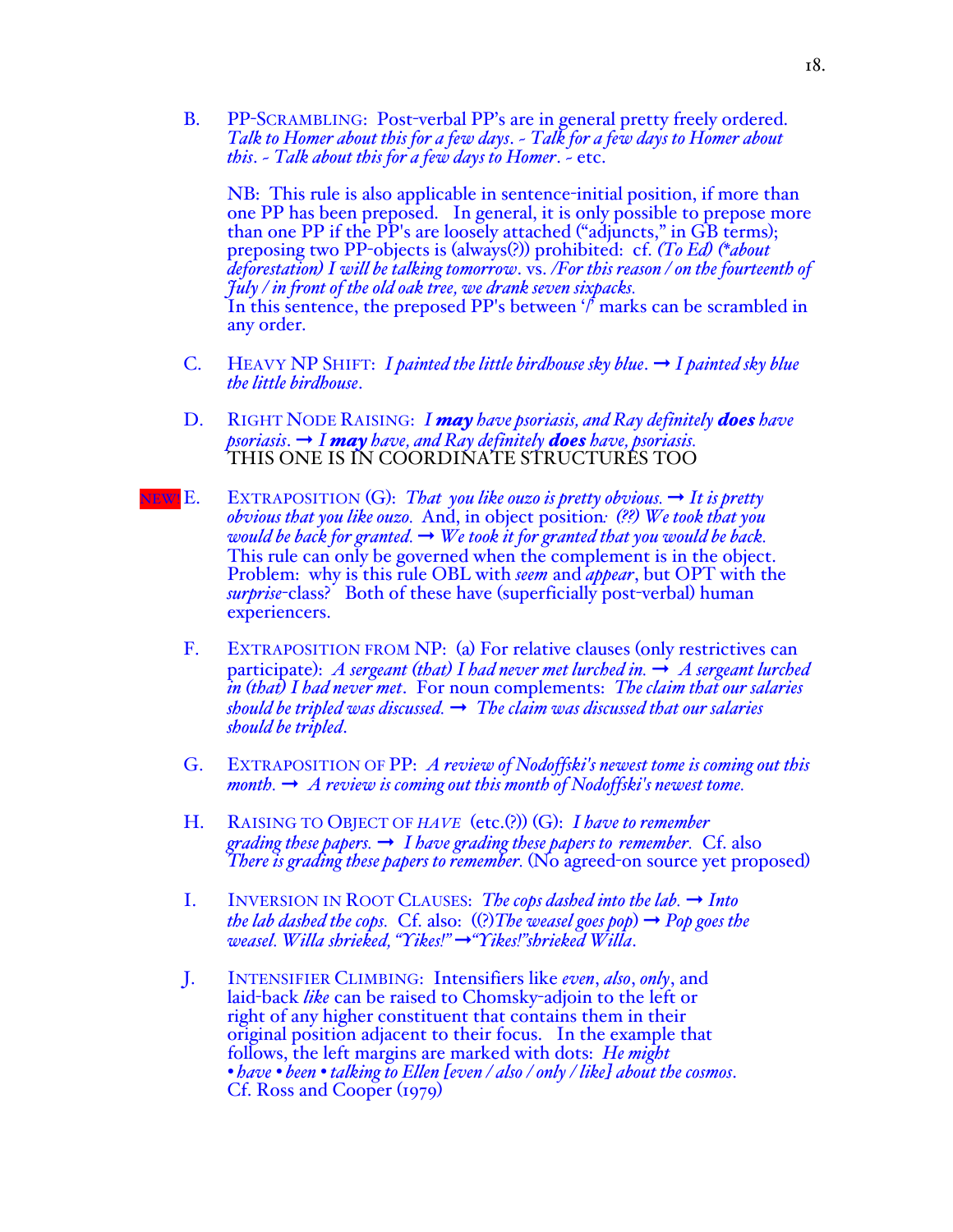- K. *NOT*-HOPPING  $(G)$ : *We believe that Tim is not exactly a liberal.*  $\rightarrow$  *We do not believe that Tim is exactly a liberal.* NB: this rule should best be seen as a two-part rule: first the negative is copied into the higher clause, and then, after SLIFTING has had a chance to apply, if the lower clause is still adjacent to the one into which the negative has been hopped, the lower negative is zapped. This split into copying and deletion is necessary to account for the fact that parentheticals can show up negated in just those verbs for which *NOT*-HOPPING works; cf. *Max is not, I don't think /\*say, a terrorist.* Cf. #7 above.
- L. *NEVER*-HOPPING  $(G)$ : *I want to never go there again*  $\rightarrow$  *I never want to go there again*.
- M. *EVER*-HOPPING  $(G)$ : *I don't remember ever having gone there.*  $\rightarrow$  *I never remember having gone there.* NB: the rule, which only works for *remember*, seems really to be necessarily seen as a copying rule – cf. *I never remember ever having gone there.*
- N. NEGATIVE INCORPORATION: *I will not force her to marry anyone* → *I will force her to marry no one.* (cf. Klima (1964)
- O. EXTREMING: *I* never eat walnuts.  $\rightarrow$  *I* never ever (ever) ...(ever) eat walnuts. NB: I do not know if there is only one or if there are many rules which produce things like: *I do not ever eat walnuts – never – not ever – never at any time - NEVER!*
- P.  $N'T-ING(G):$  *I do not believe this.*  $\rightarrow$  *I don't believe this.*
- Q. EXTRAPOSITION OF PP FROM AP  $(G)$ : *How sure of this are you*?  $\rightarrow$  *How sure are you of this?*
- R. QUANTIFIER CIRCUMPRONOMINAL POSTPOSING: *I photographed*   $[$ *all / both* $]$  *of them.*  $\rightarrow$  *I photographed them*  $[$ *all / both* $]$ *.*
- S. ADJECTIVE➞ADVERB (G): *The FBI kept track of Harold carefully.* ➞ *The FBI kept careful track of Harold. I drank a cup of coffee quickly*. ➞ *I drank a quick cup of coffee*.
- T. NOMINALIZATION (G): *That Janice dislikes baths is alarming.* ➞ *Janice's dislike for baths is alarming*.

### **KKK**

### XII. LEXICALLY GOVERNED RULES OF DELETION

- A. POSSESSED BODY PART DELETION (G): *Maxine flosses (her teeth). Tony shaved (his face). Max waved (his hand) at me* (Cf. Levin, p. 34) [Cf. Blanco 1.2.2]
- B. REFLEXIVE DELETION (G): *Miss Johnson is dressing (herself)*. *Ted will not behave (himself)* (Cf. Levin. p. 35) [Cf. Blanco 1.2.3]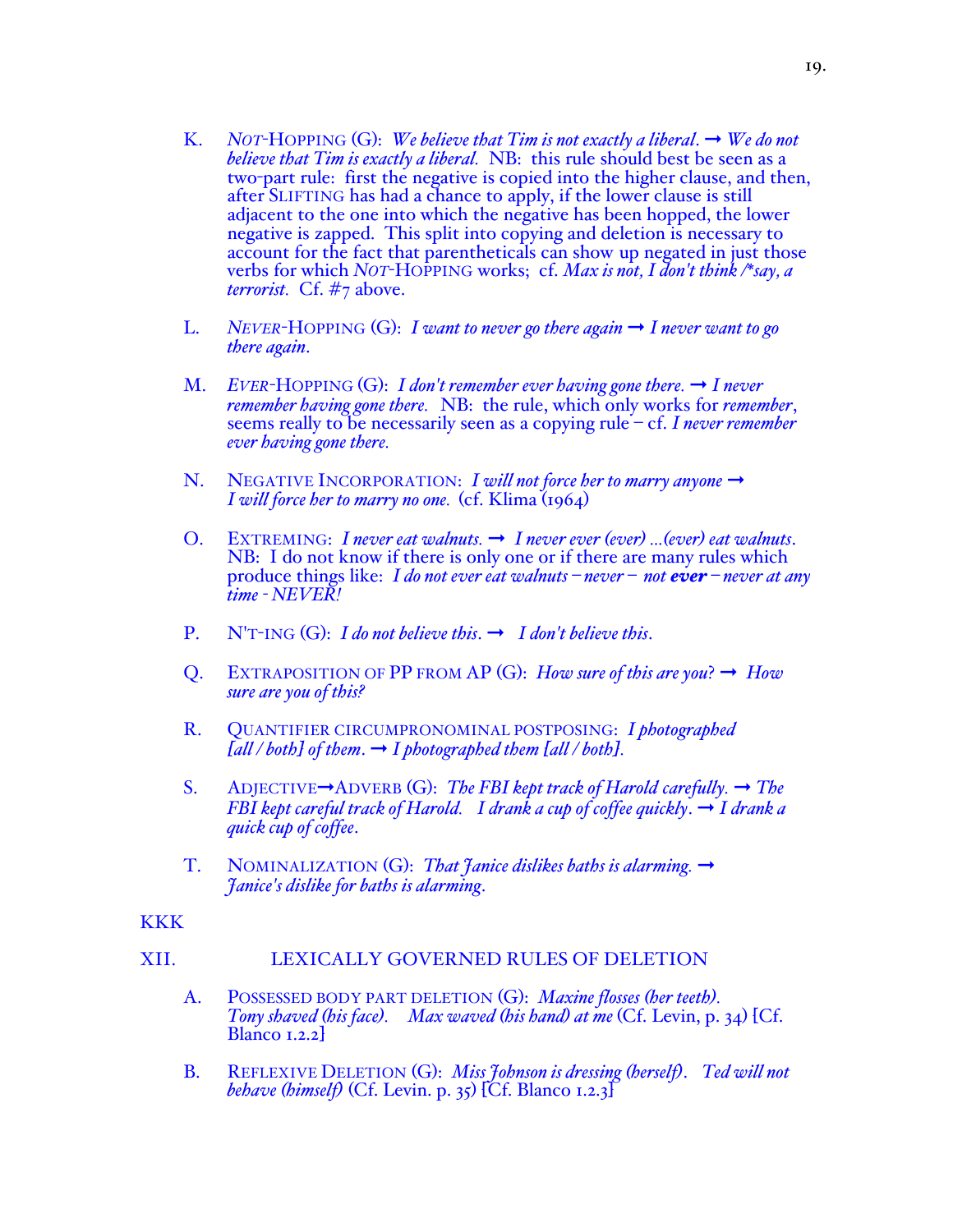- C. DIRECT OBJECT RECIPROCAL DELETION (G): *Bill and Christine kissed (each other)*. *France and Italy touch (each other)* (Cf. Levin, p.62)  $[Cf.$  Blanco 1.2.4 $]$
- EW D. *THAT*-DELETION (G): *Twombley knew that he had lost everything*.  $\rightarrow$ *Twombley knew he had lost everything*. *Moritz ascertained (that) he had been swindled.* This rule works best when the *that* directly follows the verb which the *that*-clause is the complement of: *It was reported (?by the magazine) he was drunk.* The rule is blocked if the *that-*clause is in subject position (\**He was drunk was reported.*) or has been fronted (\**He was drunk the magazine reported.).* If the verb has been gapped, the rule is weakened: *One magazine reported he was sick, and another ?(that) he was drunk.*
- NEW E. MODAL DELETION (G): *Sue demanded that she (must) not be weighed*. The argument that tenseless *that*-clauses derive from a source which contains a modal verb (perhaps *must* or *will*) comes from the observation, due to Joe Emonds, I believe, that the normal position for *not* in a tensed copular clause is after the copula: *that they are not hell-raisers. H*owever, in tenseless clauses, the *not* must precede the copula: *that they [not be /\*be not] hell-raisers*, a fact which the postulation of a deleted modal would account for.
- NEW F. UNSPECIFIED (PREPOSITIONAL) OBJECT DELETION (G): *Zelda is [eating/drinking, etc.] (something)*. *My chauffeur will drive (the car)*. *Henry was riding (a horse). Maverick was under the gun, but he opened (the pot) anyway. That young girl has started kissing (people)*. *We sold (stuff) (to people) like crazy. The sign warned (people) against skating on the pond. Merwin's report will surprise (people). My dog bites (people).* Note that for some predicates (*eat, drink)*, the deleted argument is interpreted as an indefinite singular, while for others (*drive, ride, open*) the hearer can narrow down the identity of the deleted object with much more accuracy. And with still others (*kiss, sell, warn, surprise, bite*), the deleted noun phrase seems to have to be interpreted as generic and/or plural.(Cf. Levin, p. 33). It is worth mentioning here that any deletion that is not triggered by identity to a coreferential antecedent, as in the cases under discussion, the deletion of the noun entails the simultaneous disappearance of any preceding preposition(s). No deletion rule ever strands a preposition. [Cf. Blanco 1.2.1, 1.2.5, & 1.2.6]
	- G. UNSPECIFIED AGENT DELETION (G): *Gates will be investigated (by someone).* Cf. *The fire was caused \*(by somebody).*
	- H. EQUI-OBJECT DELETION (G): *The buns are ready for us to eat (them)*.
	- I. RECIPROCAL PP DELETION (G): *Mike and Todd differ (from each other)*. *I compared the banana and the kangaroo (with each other)*. (Cf. Levin, p. 59, 61)
	- J. *TO BE* ➞ *AS* (G): *We appointed Trey to be the Commissioner of Yoyo Size.* ➞ *We appointed Trey as the Commissioner of Yoyo Size.* (Cf. Levin, p. 78)
- NEW K. COREFERENTIAL POST-VERBAL ARGUMENT DELETION (G): *We will settle*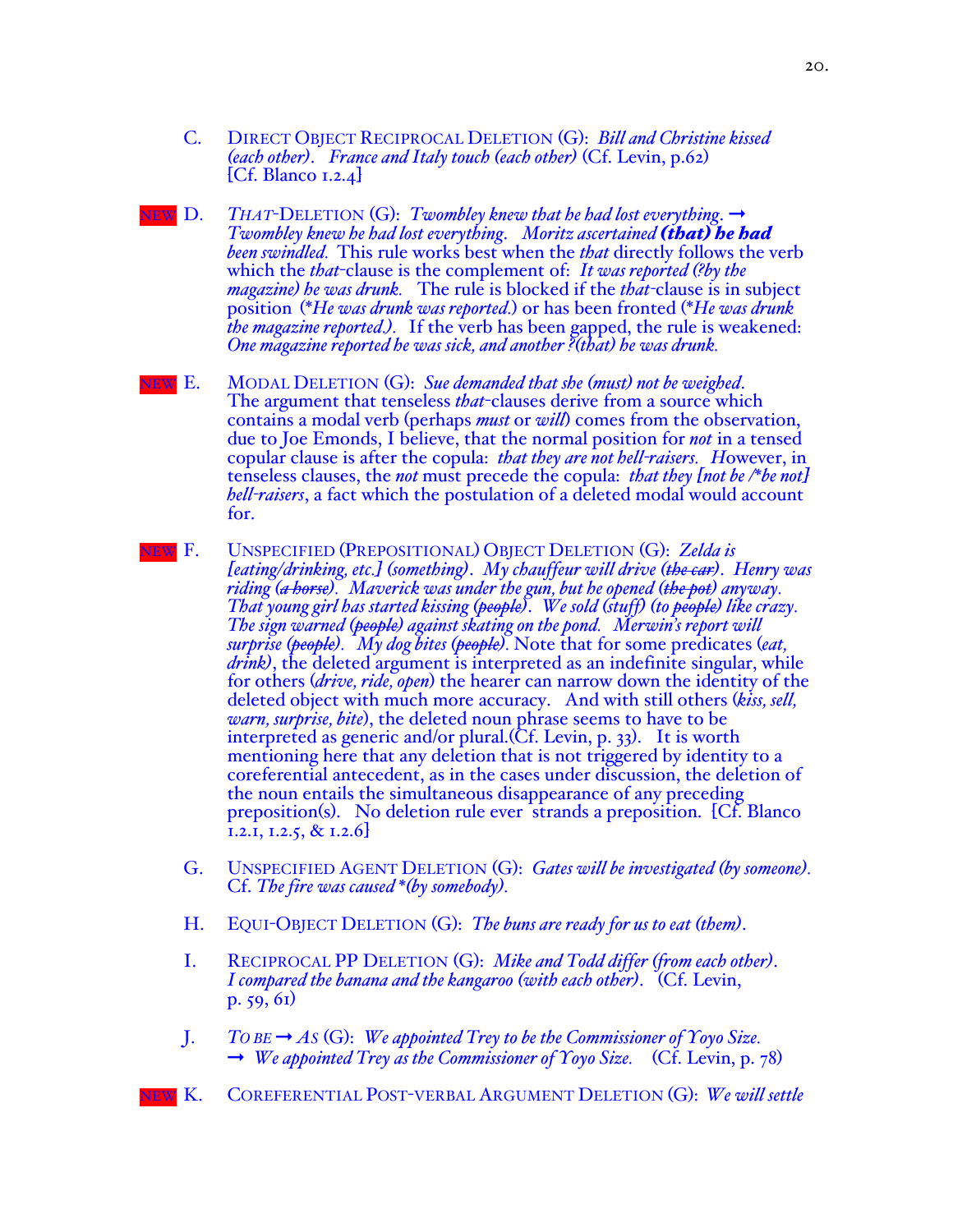*(the case/it) out of court. I don't know where Tom is – I'll look (for him). Here are the petition letters – do you want to distribute (them) or [pick/\*tear] (them) up. Our cat woke me up at 5, and did I get mad (at her)!* I believe that while these deletions are governed by the predicate whose argument is being deleted, there is another **un**governed rule that deletes coreferential adverbs of many kinds. Cf. the rule in L.

- NEW L. COREFERENTIAL POST-VERBAL ADVERBIAL DELETION: *Mike was playing the guitar on the porch, and his sister was reading (there). I can meet Ellen in Paris on October 6 if you can't meet her (there) (then). I can meet Ellen in Paris on October 6, and Bill may meet her ??(there) (then).* As these examples show, under complicated conditions of parallelism, more deletion of coreferential adverbials is possible. While adverbials of space, time, manner, frequency, purpose and reason can be deleted by this rule, it appears that certain tenuously attached adverbs cannot undergo this rule: *Millie mowed the lawn despite the rain after Jack piled the wood \*(despite it). I contributed \$10 to Senator Fustibule's reelection campaign as [an indication of my supporti, but I did not contribute any money to Congressman Grasswasser's campaign \*(as [one/it]i).*
- EW M. TAG QUESTION DELETION. While no agreed-on source for tag questions exists, it appears clear that they are remnants of full clauses, which can undergo progressively invasive ellipses. *Harry might have been being followed by spooks, might he not (have (been (\*being (\*\*followed)))).* Note that tags are not restricted to appearing only after main clauses; they can also be found after non-restrictive relative clauses (*These grapes, which Mike has certainly had more than enough of, hasn"t he (had), were delicious, weren't they?*), and after certain other appositional inserts: *These grapes – although Janet would probably never admit it, would she? – were constructed out of carbon nanotubes.*
- NEW N. DELETION OF PREPOSITION MARKING CHÔMEURIZED CONJUNCT (G): *Mark and Nora met* ➞ *Mark met with Nora* ➞ *Mark met (with) Nora; Italy and France touch* ➞ *(\*)Italy touches {with/to] France* ➞ *Italy touches France. Monaco and Canada fought* ➞ *Monaco fought against Canada* ➞ *Monaco fought Canada.* {Cf. Blanco, *WITH*-DROP PREPOSITION DROP ALTERNATION  $(1.4.2)$
- NEW O. *WAY* OBJECT ALTERNATION (G): *He pushed (his way) through the crowd.*  $[CF. BLANCO I.2.7]$
- NEW P. INSTRUCTIONAL IMPERATIVE ALTERNATION (G?): *Bake (the cake) for 30 minutes* [CF. BLANCO 1.2.8]
- NEW Q. CONATIVE ALTERNATION (G): *Paula hit the zebra* ➞ *Paula hit at the zebra. Brenda sprayed the lilies*  $\rightarrow$  *Brenda sprayed at the lilies.* [CF. BLANCO 1.3]
- NEW R. DIRECTIONAL PREPOSITION DROP ALTERNATION (G): *Jason climbed (up) the ladder. Marge descended %(down) the stairway.* [CF. BLANCO 1.4.1]
	- S. FOR PREPOSITION DROP ALTERNATION (G): *.* [CF. BLANCO 2.11 *SEARCH ALTERNATION*] *Ida hunted for deer*  $\rightarrow$  *Ida hunted deer.* This alternation may be limited to the lone verb *hunt*: cf. *Ida [fished \*(for) trout/ trolled \*(for)*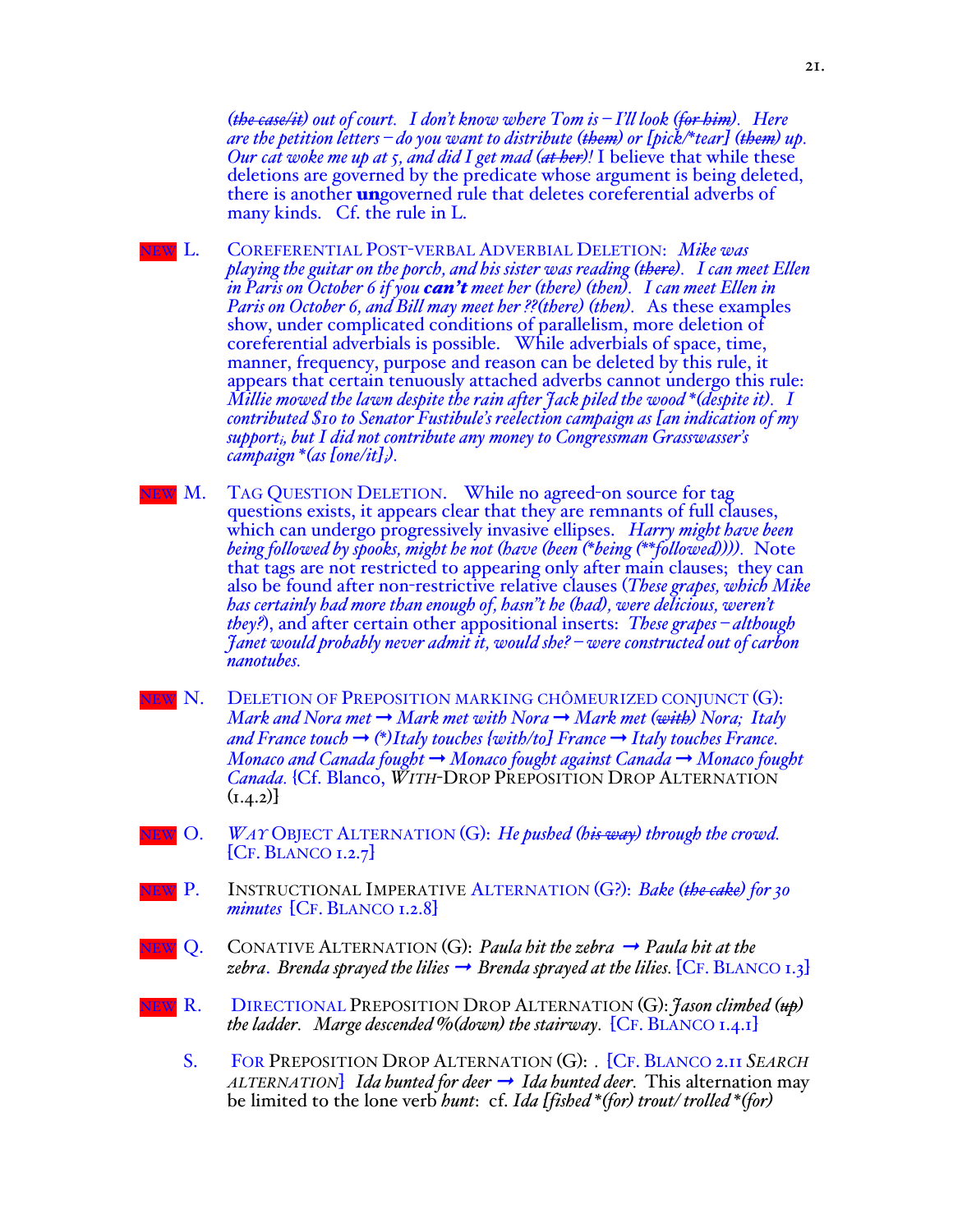*pike/searched \*(for) game]*. I have here suggested that the alternant with *for* may be the more basic form on the slenderest of leads: usually, transformed clauses are more limited in their choices than are their derivational sources. An example: *A student (that) I had never before was crying his eyes out*  $\rightarrow$  *A student was crying his eyes out ?(that)* I had never before. Here, under the assumption that relative clauses that immediately follow their head nouns are more basic than are those that have been extraposed, we can use this (weak reed of a) guideline to suggest that the possibility of applying the rule of *THAT*-DELETION AFTER A HEAD NOUN (Cf. §IV.G above) has been slightly limited when the clause it heads has been extraposed.

Returning to *hunt*, I suspect that when its object does not begin with *for*, it may also be slightly less free than when *for*-ful. One obvious difference is that without for, the best objects are living creatures: *We hunted lion(s)/antelope(s)/[geese/?\*goose}/\*\*cookies.* Probably the best paraphrase for this use of *hunt* is "try to kill." However, after *hunt for*, the possible objects are far more numerous; a good paraphrase of this verb would be "try to find." I note also that certain quantifiers seem to be disfavored after a *for*-less *hunt*: ??*they hunted nothing*. Blanco mentions that *hunt* exhibits another alternation: *we hunted deer in the forest*  $\rightarrow$  *we hunted the forest for deer.* It seems to me that the latter sentence here is less happy if *deer* is definite: *we hunted the forest for [the/that] deer* is no longer paraphrased by the "try to kill" meaning – it means to me, I believe, simply "try to find." I admit that this feeling is very subtle, and I may be fooling myself. The main point, though, remains: the lone verb *hunt* can have either a direct object or a *for*-phrase. I suspect that as we look more deeply into the fine structure of the lexicon, we will find more and more cases of phenomena which make each verb unique. I believe that this was in fact the experience of those French linguists who worked with Maurice Gross on a large-scale study of verbs: each verb was a Unikum.

# LLL

# XIII. BINARY TRANSFORMATIONS



NEW A. CAUSATIVE FORMATION (G). [CF. BLANCO 1.1.2.1] *Janet CAUSED [that cup broke]* ➞ *Janet Broke that cup*

1. Subtypes (?)

### NEW **Induced Action** [BLANCO 1.1.2.2] *Janet CAUSED [the horse jump over the fence]* ➞ *Janet jumped the horse over the fence*

2. Other Instances of Causative Alternations [BLANCO 1.1.2.3] *The visitor CAUSED [the bell ring]* ➞*The visitor rang the bell.*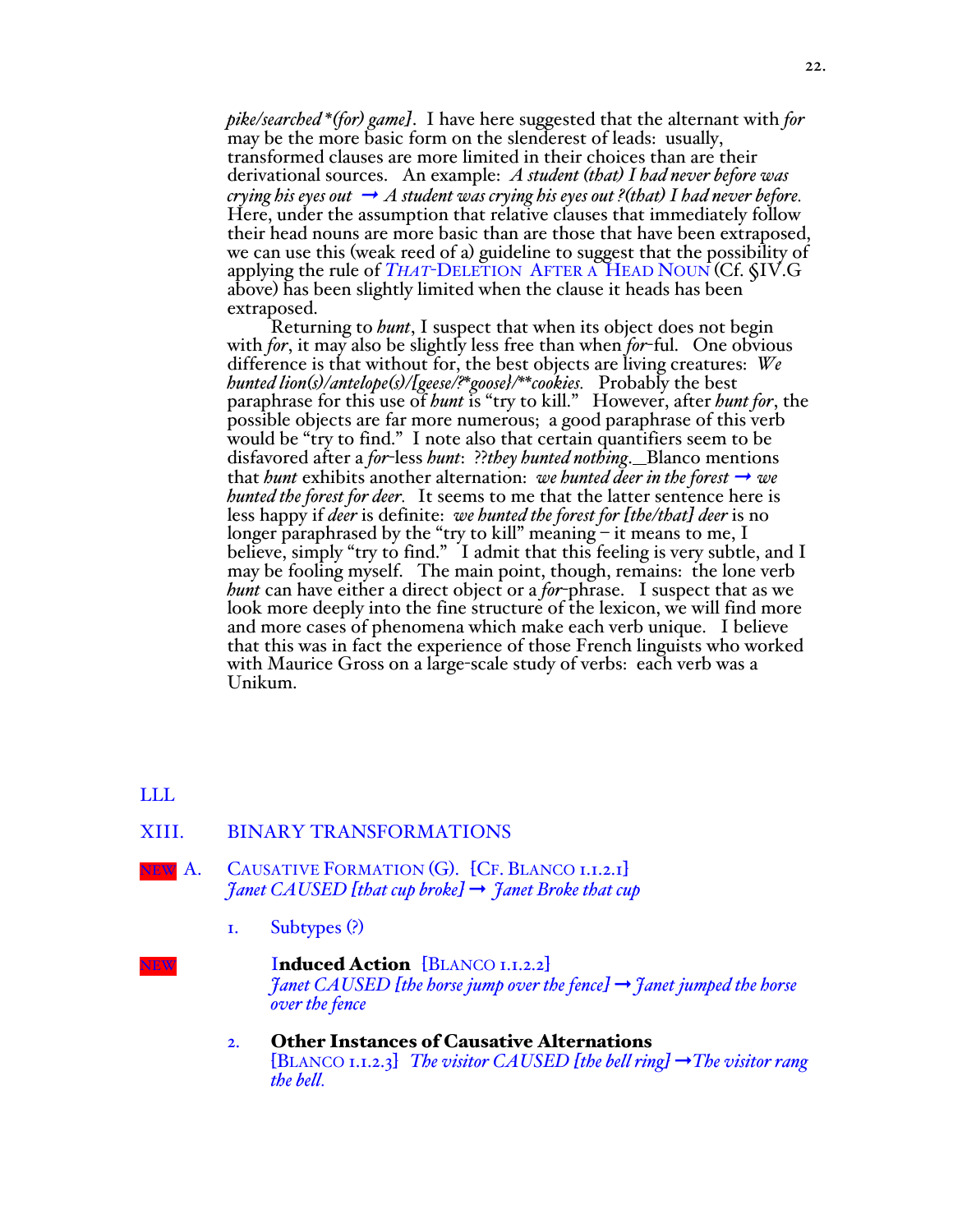3. TOTAL TRANSFORMATION ALTERNATION [BLANCO 2.4.3] *Janet CAUSED [the frog turn into the prince]*

MMM negative splurge

#### **References**

- Culicover, Peter, and Paul Postal. 2001. *Parasitic Gaps*. Cambridge: Massachusetts Institute of Technology
- Fraser, James Bruce. 1965. *The Verb-Particle Construction in English*, doctoral dissertation. Cambridge: Massachusetts Institute of Technology. [Published by Taishukan, Tokyo (1976)].
- Gruber, Jeffrey. 1976. *Lexical Structures in Syntax and Semantics*. New York: North **Holland**
- Klima, Edward S. 1964. Negation in English. In Jerrold Katz and Jerry Fodor, Katz, (eds.), *The Structure of Language*. Englewood Cliffs: Prentice-Hall. pp. 246-323.
- Lakoff, George, and Stanley Peters. 1969. Symmetric predicates and phrasal conjunction. In David A. Reibel and Sanford A. Schane (eds.), *Modern Studies in English*. Prentice-Hall, Englewood Cliffs, New Jersey. pp. 113-142.
- Levin, Beth. 1993. *English Verb Classes and Alternations: A Preliminary Investigation*. Chicago: University of Chicago Press.
- McCawley, James D. 1988. *The Syntactic Phenomena of English*. Chicago: The University of Chicago Press.
- Perlmutter, David, M. 1983. (ed.) *Studies in Relational Grammar 1*, Chicago, The University of Chicago Press.

Postal, Paul M. 1974. *On Raising*. Cambridge, Massachusetts, The MIT Press.

Ross, Haj. 1995a. A first crosslinguistic look at paths – the difference between end- legs and medial ones. In Lynn Eubank, Larry Selinker and Michael Sharwood Smith (eds.) *The Current State of Interlanguage Studies in Honor of William E. Rutherford*, John Benjamins, Amsterdam, the Netherlands, pp. 273-285.

\_\_\_\_\_\_\_. Defective noun phrases. 1995b. In Audra Dainora, Rachel Hemphill, Barbara Lukas, Barbara Need and Sheri Pargman (eds.), *Proceedings of the Thirty-First Regional Meeting of the Chicago Linguistic Society*, Chicago Linguistic Society, University of Chicago, Chicago, Illinois, pp. 398-440.

 $\Box$  2000. The frozenness of pseudoclefts – towards an inequality-based syntax. In Arika Okrent and John P . Boyle (eds.), *Proceedings of the Thirty-Sixth Regional Meeting of the Chicago Linguistic Society*, Chicago Linguistic Society, University of Chicago, Chicago, Illinois, pp. 385-426.

\_\_\_\_\_\_\_\_. An automodular perspective on the frozenness of pseudoclefts, and *vice versa*. 2011. In Tista Bagchi, Katharine P. Beals and Etsuyo Yuasa (eds.),